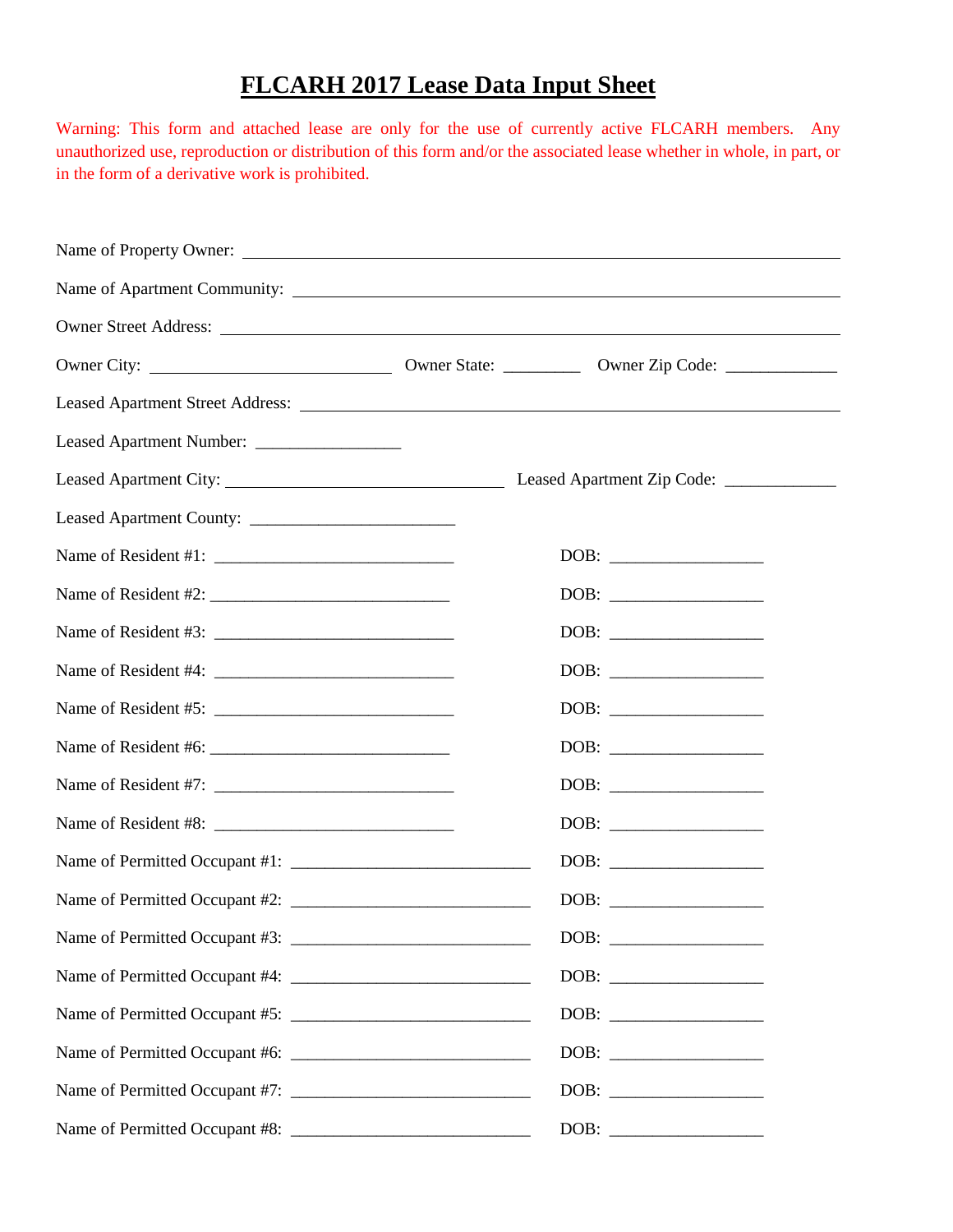|                                                                                                                                 | Lease Start Year: _________                                                                    |
|---------------------------------------------------------------------------------------------------------------------------------|------------------------------------------------------------------------------------------------|
|                                                                                                                                 |                                                                                                |
| Prorated Rent: \$                                                                                                               | Year: $\frac{\ }{\ }$                                                                          |
| Monthly Rent: \$                                                                                                                |                                                                                                |
| Other:<br>$\frac{1}{2}$                                                                                                         | For: $\overline{\phantom{a}}$                                                                  |
| $\quad \  \  \, \text{\bf S} \underline{\hspace{2cm}} \underline{\hspace{2cm}}$<br><b>Basic Rent:</b>                           |                                                                                                |
| Rent Concession: \$                                                                                                             |                                                                                                |
| $\text{Pest Control}$ $\Box$<br>Utility Charges Paid By Resident (Place an "X" on all lines that apply)<br>$\operatorname{Gas}$ | Water Sewer Electricity Garbage/Trash Cable TV                                                 |
| Security Deposit Amount: \$                                                                                                     |                                                                                                |
|                                                                                                                                 | Type of Account (Place an "X" on the line that applies): Non-Interest Bearing Interest Bearing |
|                                                                                                                                 |                                                                                                |
|                                                                                                                                 |                                                                                                |
|                                                                                                                                 |                                                                                                |
| Pet Deposit:<br>$\frac{\sqrt{2}}{2}$                                                                                            |                                                                                                |
| Other Deposit: \$                                                                                                               |                                                                                                |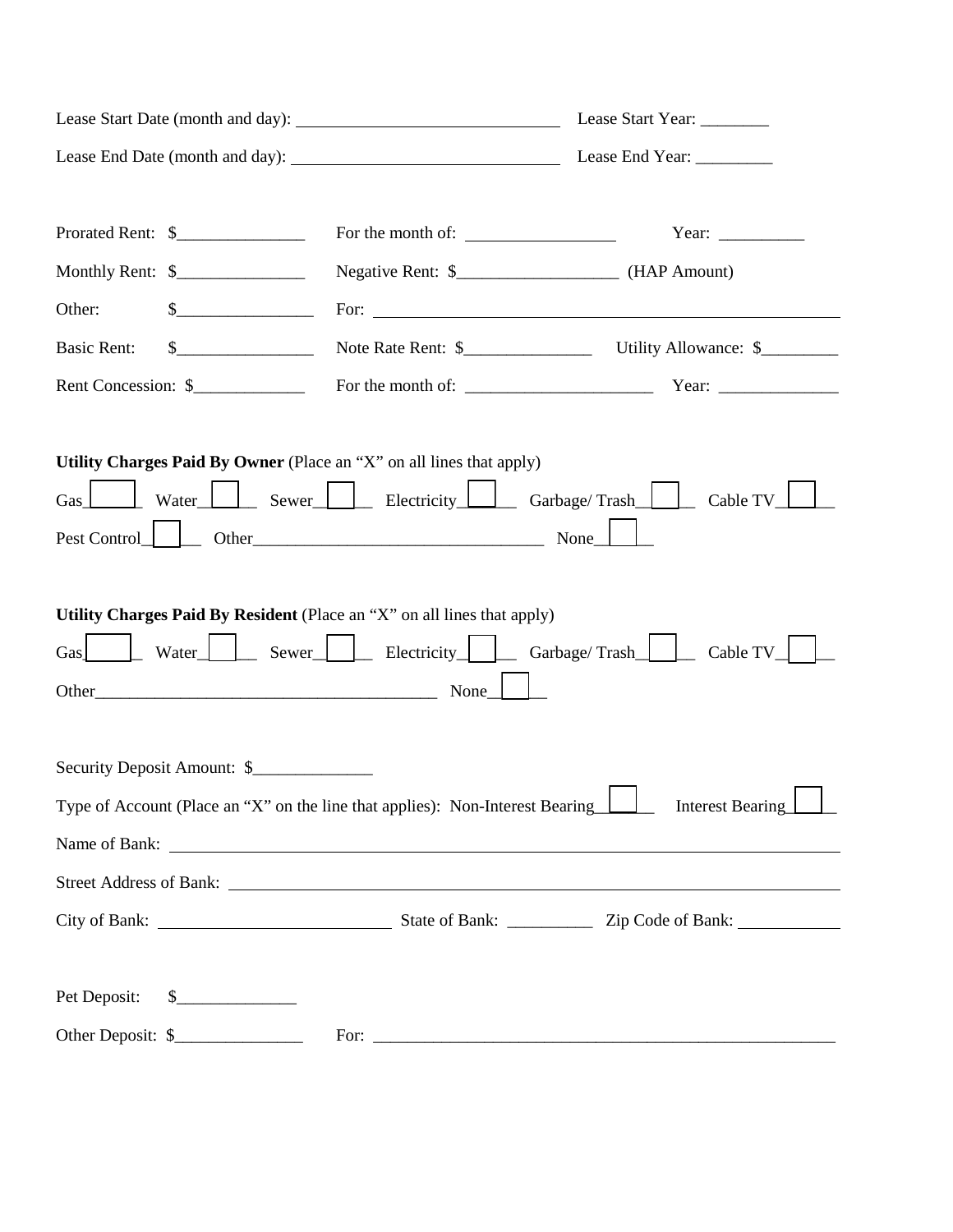| <b>Rules and Regulations</b>              | Ineligible Resident Lease Attachment          |
|-------------------------------------------|-----------------------------------------------|
| Unit Inspection(s)                        | LIHTC Housing Credit Program Addendum         |
| <b>Tenant Certification</b>               | Home Rental Program Addendum                  |
| <b>Occupancy Rules</b>                    | Exhibit "C" (Section 8 only)                  |
| <b>Security Deposit Payment Agreement</b> | Rent Credit Agreement                         |
| Pet Policy and Agreement                  | Service/Companion Animal Policy and Agreement |
| <b>Security Deposit Agreement</b>         | Application                                   |
| "Things You Should Know" Handout          |                                               |
| Other                                     | (Document Description)                        |
| Other                                     | (Document Description)                        |
| Other                                     | (Document Description)                        |
|                                           |                                               |
|                                           |                                               |
|                                           |                                               |
|                                           |                                               |

# **Attached Lease Addenda** (Place an "X" on all lines that apply)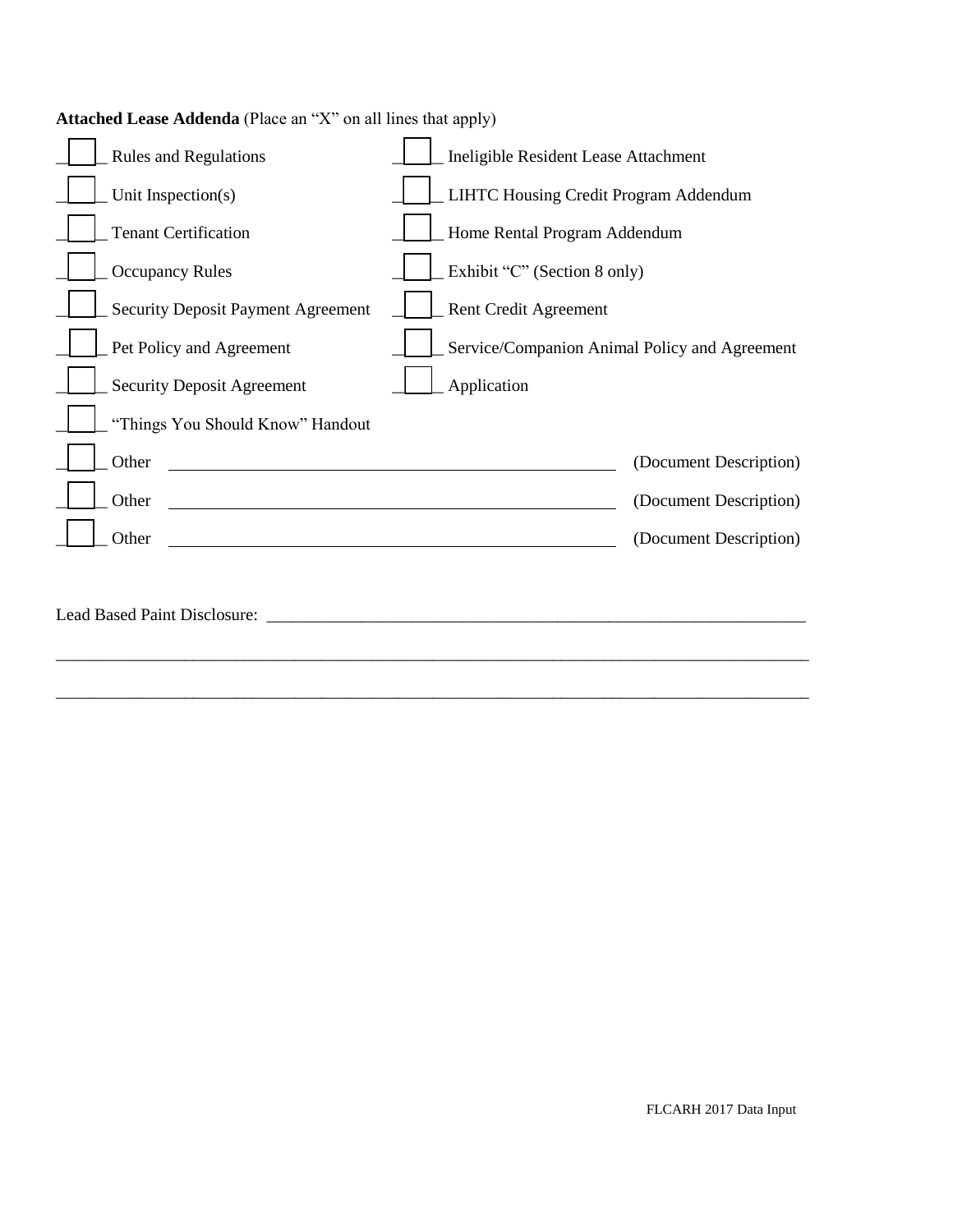



### **FLORIDA RESIDENTIAL LEASE AGREEMENT For USDA-RD Financed Communities Approved by Florida Council for Affordable and Rural Housing**

| <b>STATE OF FLORIDA</b><br><b>COUNTY OF</b> |  |  |
|---------------------------------------------|--|--|
| <b>CITY OF</b>                              |  |  |

# **1. PARTIES TO THE LEASE AGREEMENT AND APARTMENT ADDRESS**:

|                  | (Owner) |                       |         |            |
|------------------|---------|-----------------------|---------|------------|
| d/b/a            |         |                       |         |            |
|                  |         | (Apartment Community) |         |            |
|                  |         |                       |         |            |
| (Street Address) |         | (City)                | (State) | (Zip Code) |

The community is financed through the United States Department of Agriculture - Rural Development and is subject to nondiscrimination provisions of Title VI of the Civil Rights Act of 1964, Title VIII of the Fair Housing Act, Section 504 of the Rehabilitation Act of 1973, the Age Discrimination Act of 1975, and the Americans with Disabilities Act. A full nondiscrimination statement is included at the end of this lease.

| <b>Leased Apartment Address:</b> |                                              |                              | Apt. Number:           |
|----------------------------------|----------------------------------------------|------------------------------|------------------------|
|                                  | (Street Address)                             |                              |                        |
|                                  |                                              | Florida                      |                        |
| (City)                           |                                              | (State)                      | $\overline{Zip}$ Code) |
| Resident(s) and Co-Resident(s):  | <b>Birth Date</b>                            | Permitted Occupants:         | <b>Birth Date</b>      |
|                                  |                                              |                              |                        |
|                                  |                                              |                              |                        |
|                                  |                                              |                              |                        |
|                                  |                                              |                              |                        |
|                                  |                                              |                              |                        |
|                                  |                                              |                              |                        |
| 2. TERM OF LEASE:                |                                              |                              |                        |
|                                  |                                              |                              |                        |
| (Month and Day)                  | (Year)                                       | Ending Date: (Month and Day) | (Year)                 |
| 3. RENT AND OTHER CHARGES:       |                                              | Prorated Rent: \$            |                        |
| Your Monthly Rent: \$            |                                              | Negative Rent: \$            |                        |
|                                  |                                              | Basic Rent: \$               |                        |
| Rent Concessions: \$             | for the month(s) of $\overline{\phantom{a}}$ |                              |                        |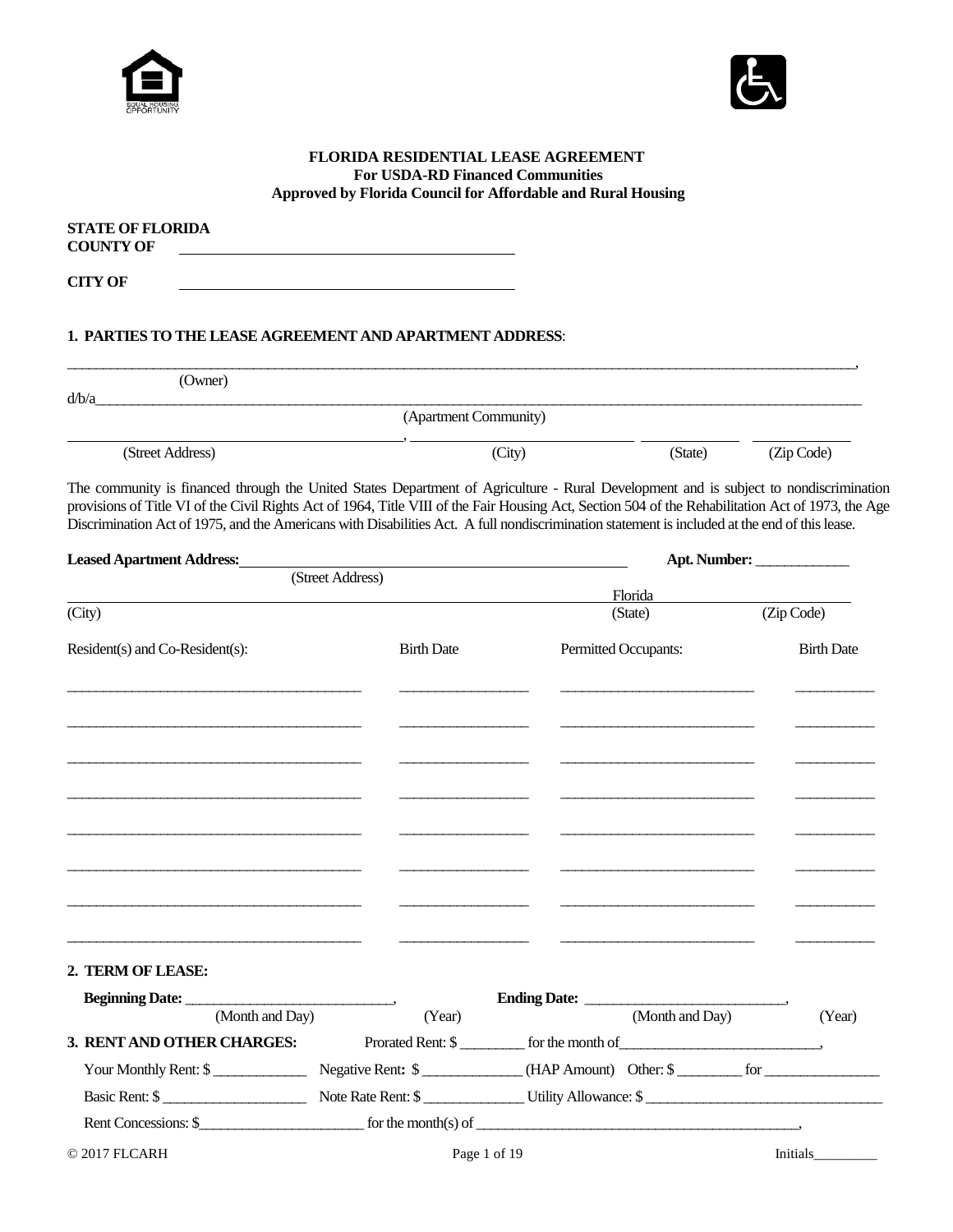#### **4. UTILITY CHARGES:**

| Paid by Owner (Only Those Items Checked):                                                                                                                                   |                   |         |            |
|-----------------------------------------------------------------------------------------------------------------------------------------------------------------------------|-------------------|---------|------------|
| Gas Water Sewer Electricity Garbage/Trash Cable TV Pest Control Content Content Content Content Content Content                                                             |                   |         |            |
| Paid by You: (Only Those Items Checked):                                                                                                                                    |                   |         |            |
| Gas Water Sewer Electricity Garbage/Trash Cable TV Communication Other None                                                                                                 |                   |         |            |
| 5. SECURITY DEPOSIT/PET DEPOSIT/OTHER DEPOSIT(S):                                                                                                                           |                   |         |            |
| Security Deposit: \$____________ held in a _____ Separate Non-Interest Bearing Account ____* Separate Interest-Bearing Account                                              |                   |         |            |
| The security deposit is held in an account at the following Florida banking institution:                                                                                    |                   |         |            |
|                                                                                                                                                                             |                   |         | (Name)     |
| (Street Address)                                                                                                                                                            | (City)            | (State) | (Zip Code) |
| *You will receive 75% of the annualized average interest rate paid on your deposit but not more than 5% interest per year, unless you<br>wrongfully terminate your tenancy. |                   |         |            |
| Pet Deposit: \$                                                                                                                                                             | Other Deposit: \$ |         |            |
| The following disclosure is provided pursuant to Section 83.49(2)(d), Florida Statutes:                                                                                     |                   |         |            |

**YOUR LEASE REQUIRES PAYMENT OF CERTAIN DEPOSITS. THE LANDLORD MAY TRANSFER ADVANCE RENTS TO THE LANDLORD'S ACCOUNT AS THEY ARE DUE AND WITHOUT NOTICE. WHEN YOU MOVE OUT, YOU MUST GIVE THE LANDLORD YOUR NEW ADDRESS SO THAT THE LANDLORD CAN SEND YOU NOTICES REGARDING YOUR DEPOSIT. THE LANDLORD MUST MAIL YOU NOTICE, WITHIN 30 DAYS AFTER YOU MOVE OUT, OF THE LANDLORD'S INTENT TO IMPOSE A CLAIM AGAINST THE DEPOSIT. IF YOU DO NOT REPLY TO THE LANDLORD STATING YOUR OBJECTON TO THE CLAIM WITHIN 15 DAYS AFTER RECEIPT OF THE LANDLORD'S NOTICE, THE LANDLORD WILL COLLECT THE CLAIM AND MUST MAIL YOU THE REMAINING DEPOSIT, IF ANY.** 

**IF THE LANDLORD FAILS TO TIMELY MAIL YOU NOTICE, THE LANDLORD MUST RETURN THE DEPOSIT BUT MAY LATER FILE A LAWSUIT AGAINST YOU FOR DAMAGES. IF YOU FAIL TO TIMELY OBJECT TO A CLAIM, THE LANDLORD MAY COLLECT FROM THE DEPOSIT, BUT YOU MAY LATER FILE A LAWSUIT CLAIMING A REFUND.** 

**YOU SHOULD ATTEMPT TO INFORMALLY RESOLVE ANY DISPUTE BEFORE FILING A LAWSUIT. GENERALLY, THE PARTY IN WHOSE FAVOR A JUDGMENT IS RENDERED WILL BE AWARDED COSTS AND ATTORNEY FEES PAYABLE BY THE LOSING PARTY.**

# **THIS DISCLOSURE IS BASIC. PLEASE REFER TO PART II OF CHAPTER 83, FLORIDA STATUTES, TO DETERMINE YOUR LEGAL RIGHTS AND OBLIGATIONS.**

Additional provisions regarding the use of, restrictions on, and conditions for refund of the security deposit are set forth in paragraphs 12 and 24 of this lease.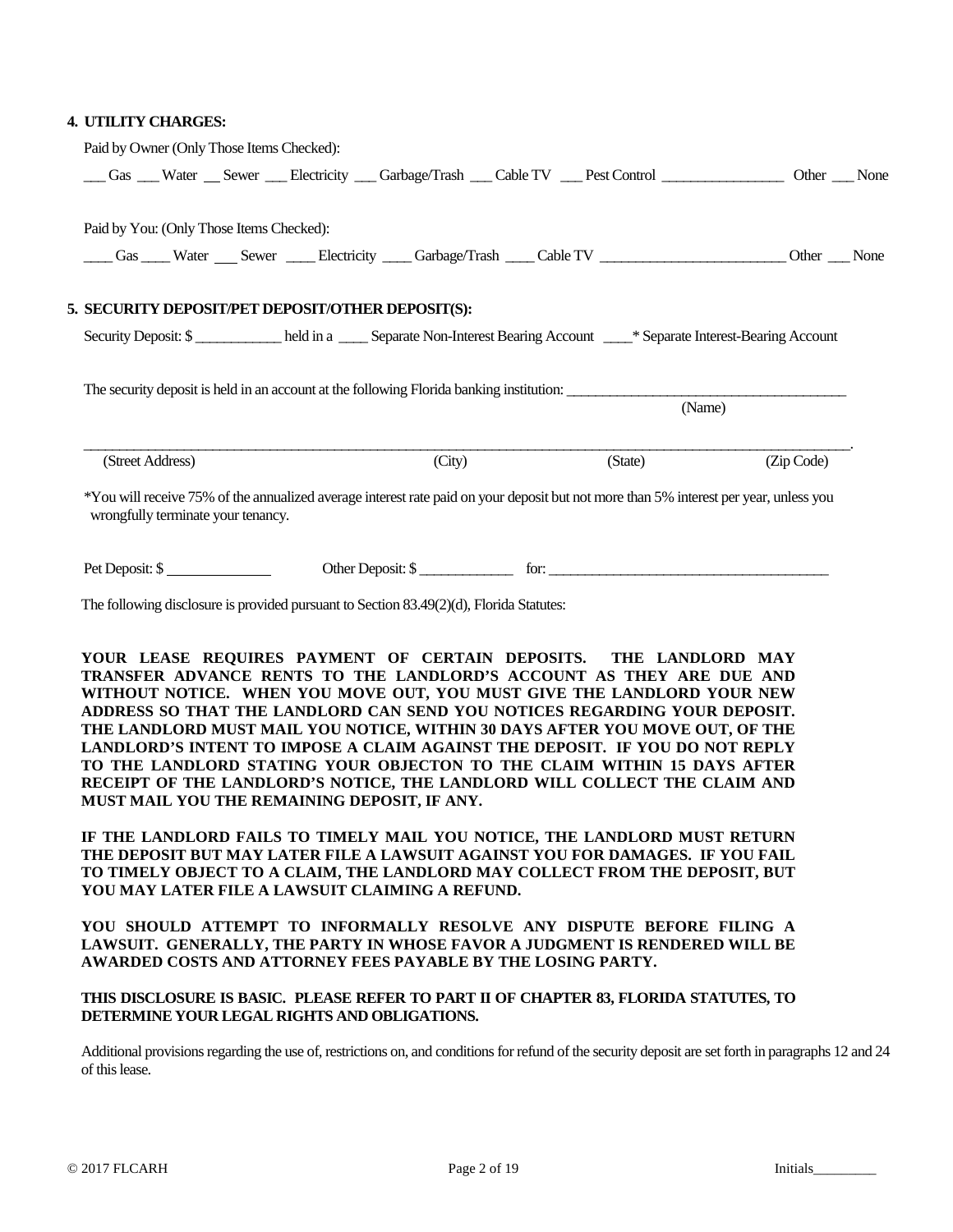**6. ADDENDA MADE A PART OF THIS LEASE:** All addenda promulgated at any time by Management, or executed now or subsequent to the signing of this lease are attached to and made a part of this lease for all purposes. Each document that is checked below shall constitute an addendum that is part of this lease:

| <b>Rules and Regulations</b>       | Ineligible Resident Lease Attachment                         |
|------------------------------------|--------------------------------------------------------------|
| Unit Inspection(s)                 | _ LIHTC Housing Credit Program Addendum                      |
| <b>Tenant Certification</b>        | Home Rental Program Addendum                                 |
| <b>Occupancy Rules</b>             | Exhibit "C" (Section 8 only) (Lease for Subsidized Programs) |
| Security Deposit Payment Agreement | Rent Credit Agreement                                        |
| Pet Policy and Agreement           | Service or Companion Animal Policy and Agreement             |
| <b>Security Deposit Agreement</b>  | Application                                                  |
| "Things You Should Know" Handout   | Other                                                        |
| Other                              | Other                                                        |

**7. DEFINITIONS:** Except for required quotations from laws and regulations included in this lease, throughout this lease:

- 1) "You" and "your" refer to all Residents, Co-Residents, and Permitted Occupants.
- 2) "We", "us" and "our" "Landlord" and "Management" refer to the owner and/or owner's managing agent of the property.
- 3) "Apartment", "Unit" and "Leased Premises" refer to the dwelling unit and include any assigned external storage area, patio, and balcony.
- 4) "Apartment Community" refers to the Apartment as well as all common areas and facilities held out for the use of
- Residents, Permitted Occupants, Guests, and Invitees.
- 5) "Lease" refers to this Florida Residential Lease Agreement.
- 6) Rural Development ("RD" or "Agency") refers to the formerly named USDA Farmers Home Administration (FmHA).
- 7) Legal Holidaysrefer to any holiday observed by the local clerk of court.
- 8) Permitted Occupants are household members other than those persons required to sign the lease.
- 9) "Tenant" and "Tenants" shall mean all Residents and Co-Residents identified in paragraph 1 of this lease.

**8. PERMITTED OCCUPANTS:** Only you and the persons listed in paragraph 1 of the Lease Agreement as Permitted Occupants are authorized to occupy the Apartment. Any other person in the Apartment is considered a Guest or Invitee and may visit for no longer than fourteen (14) consecutive or nonconsecutive days and/or nights during a forty-five (45) day period without our written permission. If a person has been a Guest or an Invitee in any other apartment or apartments within the Apartment Community at anytime during the forty-five (45)-day period immediately prior to the visit of that individual to your Apartment, the number of days and/or nights which the individual visited the other apartment(s) will be counted toward the total of fourteen (14) days and/or nights which the individual may visit your apartment. (For example, if an individual visited another apartment in the Apartment Community for five (5) days and then immediately came to visit you after ending the visit at the other apartment, that individual may stay with you for a total of nine (9) days and then must leave the Apartment Community for at least forty-five (45) days. If an individual visited another apartment within the Apartment Community for a total of fourteen (14) consecutive or non-consecutive days and/or nights within the past forty-five (45) days, that individual shall not be authorized to stay with you in your Apartment as a Guest or Invitee until at least forty-five (45) days have passed since that individual last was a Guest or Invitee in any other apartment within the Apartment Community.) Any former tenant of any apartment within the Apartment Community whose tenancy was terminated for one or more lease violations or who did not otherwise fulfill the full term of his or her lease shall not be welcome within the Apartment Community and shall not be authorized to visit or stay in your apartment as a Guest or Invitee. If you will be absent from the Apartment for more than fourteen consecutive days, you must notify us in writing. You may not sublet the Apartment or assign this lease. You certify that the Apartment will be your permanent and only residence (domicile) and you will not maintain a residence (domicile) in any other location.

**9. OCCUPANCY GUIDELINES:** Your Apartment may be used only for private housing. The following occupancy guidelines apply:

Zero Bedroom - 1 to 2 occupants; One Bedroom - 1 to 2 occupants; Two Bedroom - 2 to 4 occupants; Three Bedroom - 3 to 6 occupants; Four Bedroom - 4 to 8 occupants. If Apartment Community offers a dormitory type housing Unit, occupancy will be limited to one occupant per sleeping bed with transfers required and hereby agreed to so as to maximize occupancy of each Unit's total sleeping beds.

In determining occupancy standards, the intent of the Apartment Community is to neither overcrowd nor under utilize space. Occupancy is based on the number of persons in the household, counting all full-time members of the household, dependant minors who are away at school but live with the Resident at recesses, unborn children or children in the process of being adopted or secured by custody action, foster children, foster adults, and live-in attendants. Children who live in the household 50% of the year or more also are counted toward the total household number; however, visitors, permanently-confined/institutionalized household members and children on active military duty are not counted in the determination for occupancy eligibility. Resident hereby agrees to comply promptly with all transfers required by the Landlord so as to maximize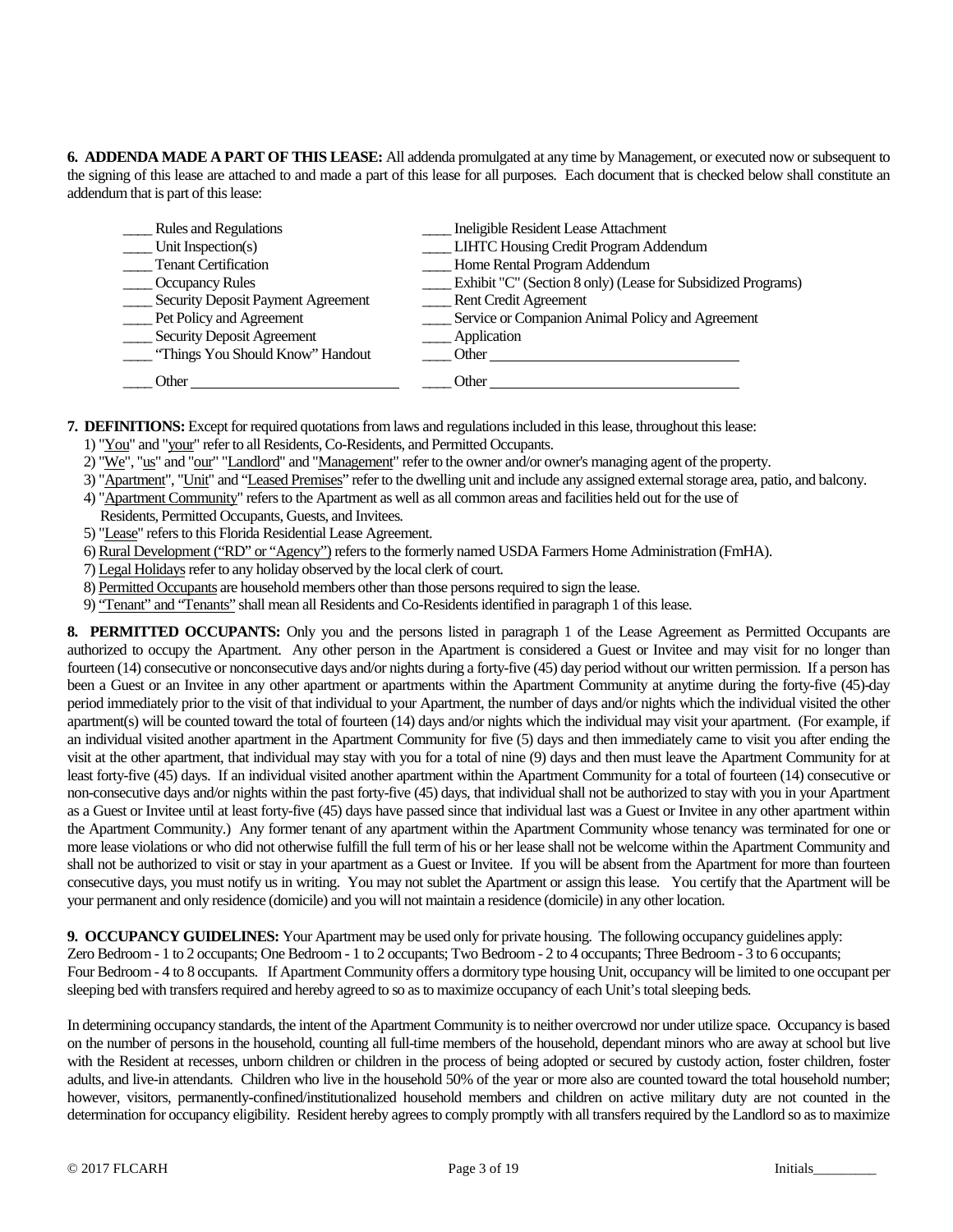occupancy of each Unit's total number of sleeping beds. If the Unit becomes overcrowded or underutilized during the term of the Lease Agreement, you agree to move to an appropriately sized Unit upon written notification to you from the Landlord that an appropriately sized Unit has become available. If an appropriately sized Unit does not become available during the Lease Term, you agree to vacate the Unit at the end of the Lease Term unless eligibility can be established to transfer you at that time to an appropriately sized Apartment, or a waiver is granted. If you no longer meet the eligibility requirements during the term of the Lease Agreement, you must vacate the Leased Premises within 30 days of being notified in writing by the Landlord that you no longer are eligible for occupancy, or at the expiration of the lease, whichever is greater, unless the conditions stated in 7 CFR 3560.158(c) exist. If you are temporarily occupying a Unit for which you are not eligible pursuant to a Letter of Priority Entitlement ("LOPE"), you must move at your expense when we notify you in writing that a suitable Unit has become available in the Apartment Community. If your Apartment is located in a tax credit property or a property subject to another housing program, you must comply with all tax credit property obligations and with all obligations of the other layered housing programs with respect to occupancy eligibility for Units in the Apartment Community.

If you have been placed in an inappropriately-sized Unit due to local market conditions and/or documentable special needs of the Resident household, you agree to move to an appropriately-sized Unit upon written notification to you from the Landlord that an appropriately-sized Unit has become available. You further agree that you shall be responsible for payment of any and all expenses to move to the appropriately-sized Unit.

The occupancy rules for the Apartment Community are attached to this lease and are posted in a central location in the community. Modifications to these rules will be provided to Resident at least thirty (30) days prior to implementation.

**10. POSSESSION:** If the Apartment is not ready for your occupancy on the beginning date of this lease due to causes beyond our control, the beginning date may be extended or the lease may be voided at our option. If commencement of occupancy is delayed for any reason, we shall not be liable to you for such delay, except that rent shall be abated on a daily basis during the delay.

**11. LEASE TERM:** The initial term of this lease is for a minimum of one year and is shown in "Term of Lease" on the first page. The lease may be terminated sooner by us as provided by state law and RD regulations if you fail to fulfill your obligations or otherwise become ineligible to lease the Apartment. **You may terminate this lease at the end of the initial Lease Term by giving us not less than 30 days written notice before the expiration date of the lease.** When no move out notice is given to Management and the lease and/or tenant certification has expired, if you remain in the Unit your rent will increase to Note Rate Rent as shown in paragraph 3, or Note Rate Rent as subsequently changed and approved by Rural Development. You may terminate the lease prior to the end of its initial term or during a lease renewal term for good cause such as an employment transfer of more than 30 miles, loss of employment due to involuntary termination, severe illness, death of spouse or Co-Resident, after notification by owner of intent to prepay the loan, or for one of the grounds set forth in the Service Members Civil Relief Act of 2004 or Section 83.682, Florida Statutes. Early termination for good cause must be documented in writing, and must be effective on the last day of a calendar month after not less than a thirty (30) day written notice from you.

**12. SECURITY DEPOSIT:** At or before lease signing, you will pay to the Landlord the full amount of the security deposit as set forth on paragraph 5 of this Lease Agreement, unless management has agreed to enter into a Security Deposit Payment Agreement with you. If such agreement is executed, it becomes an addendum to the lease. Failure on your part to make payments as scheduled in the Security Deposit Payment Agreement is a material violation of the lease that may result in lease termination. Your security deposit may not be applied by you as rent. The purpose of the security deposit is to act as partial security against your default under this lease. The security deposit may be applied by Landlord toward repair of physical damage to the Apartment, cleaning of the Apartment, unpaid rent owed by you, or any other unfulfilled obligation on your part as Resident. If at any time we give consent in writing to you allowing you to have an animal in the Apartment, this security deposit will be increased to include an animal deposit in the amount set forth on paragraph 5 of the Lease Agreement and/or in the Pet Policy and Agreement. The total amount of this increased security deposit will be treated as a general security deposit for all purposes of this lease and under state law. You will not be required to pay a pet deposit or animal deposit for a service/assistance/companion animal. You may not apply any part of the security deposit to rent or any other charges owed EXCEPT AS PROVIDED IN THE SERVICE MEMBERS CIVIL RELIEF ACT OF 2004 AND SECTION 83.682, FLORIDA STATUTES**.** 

**13. FALSE INFORMATION AND FAILURE TO PROVIDE REQUESTED INFORMATION:** If any information furnished by you to Landlord in your rental application or in other required information furnished to Landlord is found to be false, or if you fail to timely report changes in gross income, occupants, or other required disclosures to Landlord, you will be considered to be in material noncompliance with the lease, and your tenancy will be subject to termination without an opportunity to cure. The submission of false information could result in the initiation of legal action, including legal action by the Agency. In the event of Resident fraud or misrepresentation, or in the event that you fail to timely supply information that you are required to supply under this lease, you will be obligated to make restitution to the Landlord when you receive unauthorized assistance as a result of your fraud, misrepresentation, or failure to supply information.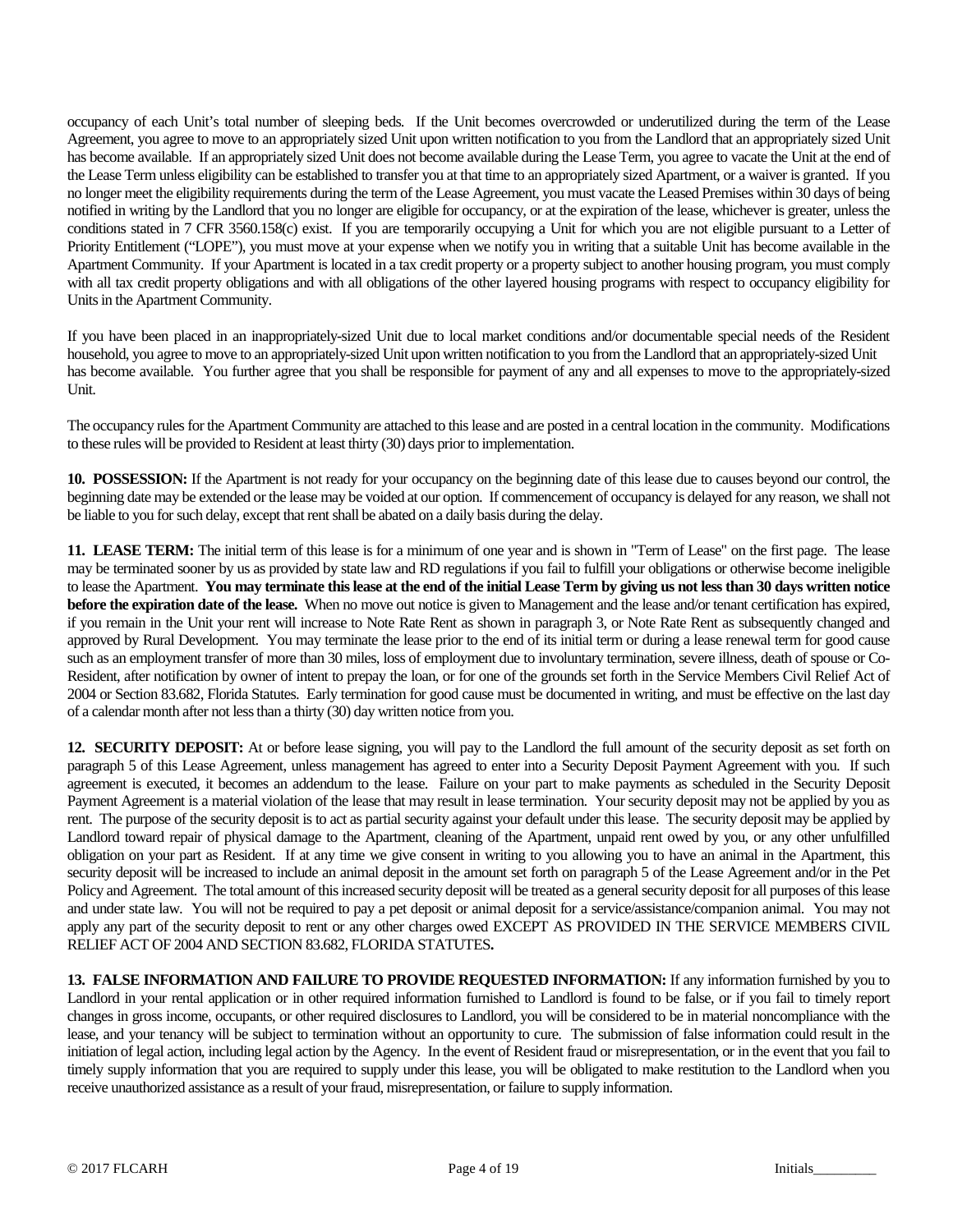**14. DETERMINATION OF RENT AND ELIGIBILITY FOR OCCUPANCY:** You understand that income verification and certification is a requirement of occupancy pursuant to 7 CFR 3560.152. You agree to promptly provide all required information, including but not limited to names and ages of household members, certifications and income information required by us to permit determination of eligibility, continued eligibility and, when applicable, the monthly tenant contribution to be charged. You understand and agree that if any of the information which you provide for the Tenant Certification or in the Rental Application is false or is misrepresented, we may terminate the lease without an opportunity to cure, and you and your household shall vacate the Unit. You understand and agree that you must immediately notify the Landlord of any change in household gross income or assets, qualifications for adjustments to income, number of persons living in the household, your household's student status, or your citizenship status. You understand that your rent, benefits, and/or rental subsidies may be affected as a result of this information. You also understand that failure to report such changes is a material noncompliance with the terms of this Lease and may result in the loss of benefits to which you may have been entitled, and we may terminate the lease and you and your household shall vacate the Apartment. You understand the corrective action the Landlord may take includes the initiation of a demand for repayment of any benefits or rental subsidies improperly received, initiation of a notice to cancel any rental assistance or Section 8 assistance being received, initiation of a notice to increase your monthly rent to Note Rate Rent as shown in paragraph 3, and/or initiation of a notice of lease termination. You understand that one or more of these remedies may be initiated at our sole discretion, and you understand and agree that you may be required to make restitution, and agree to pay and/or refund in full any amount of benefits or rental subsidies to which you were not entitled. In the case of a mathematical error in the lease or the tenant certification, Management shall have the right to re-calculate the rent to be paid by the Resident and the Resident shall be obligated to pay the new rental amount for the remainder of the lease term. This complex is financed by the Agency, and the Agency has the right to further verify information provided by you.

In the event of a change in your income or household size during the year you must notify the Landlord, and the Landlord may perform a recertification in which case all of the rules and procedures of the yearly recertification will apply. Although you are not allowed to have any individuals live with you for more than 14 days and/or nights in any 45-day period without our prior written consent, other than those individuals identified in paragraph 1 and paragraph 8 of this lease, any guest who stays with you in excess of the allowed period of time will be considered a member of your household for income-reporting purposes and will be required to be added to the tenant certification. The Landlord also shall have the right to serve you with a notice of your lease violation regarding an unauthorized occupant, but the income of the unauthorized occupant will be considered as part of your household income for all periods of time that he or she resides in your Unit in excess of the period of time permitted by this lease. Upon completion of the recertification process, the new monthly tenant contribution resulting in a decrease in tenant contribution from such changes in your income will become effective on the first day of the following month after all required verifications have been received by Management and the tenant certification has been executed by you. If a change results in an increase in tenant contribution, the recertification and the new monthly tenant contribution resulting from such change in your income will become effective on the first day of the month following a 30 day notice period, if you reported changes within thirty (30) days from date of the change (For Section 8 properties changes must be reported within ten (10) days.) If changes in income or household size are not reported by you in a timely manner during the term of the lease or in connection with the annual recertification process, or if you fail to timely comply with the interim or the annual recertification process, the Landlord shall not be required to give you 30 days' notice before you are liable for the new monthly tenant contribution. Under those circumstances, the new monthly tenant contribution becomes effective on the first day of the month following receipt by management of all necessary verifications, and you will be responsible for repayment of any excess subsidies paid on your behalf.

In the event that changes in permanent income or adjustments increase or decrease by \$100 per month (\$1,200 per year) or more, which changes your **permanent** income from the level indicated on the latest certification, the Landlord will proceed with recertification based on the new information. In the event that your permanent income or adjustments increase or decrease by \$50 per month (\$600 per year), and you specifically request a recertification in writing, the Landlord will process the recertification within a reasonable time after receipt of your written request. RD regulations require an annual recertification of the household to be effective not later than twelve (12) months from the effective date of the latest certification. The regulations of other layered housing programs may require recertification not later than twelve (12) months from the first day of the move-in month. Should you fail to cooperate with the recertification procedure, upon expiration of the current certification, you will be charged the Note Rate Rent as shown in paragraph 3 of this lease and eviction proceedings will begin without further notice. Failure to timely and fully comply with the annual recertification process is a material noncompliance with the terms of this Lease.

**15. ESCALATION CLAUSE:** I understand and agree that the net monthly tenant contribution (your monthly rent) under this lease will increase by the amount of any such increase in rent and/or utility allowance adjustment, or change in basic rent or note rate rent, approved by RD prior to the expiration of this lease. The tenant contribution (your monthly rent) also may be changed prior to the expiration of this lease if the change is due to changes in your tenant status, as documented on your tenant certification form, or based upon your failure to properly recertify. During the term hereof, such increase is to become effective on the first day of the month following the month during which we receive notification of approval of such increase from RD.

**16. RENT AND OTHER CHARGES/FORMS OF PAYMENT:** The rent (which also is referred to as "your contribution" or the "tenant contribution") shall be the amount set forth on page one (1) of the Lease Agreement and shall be due and payable in advance to us on or before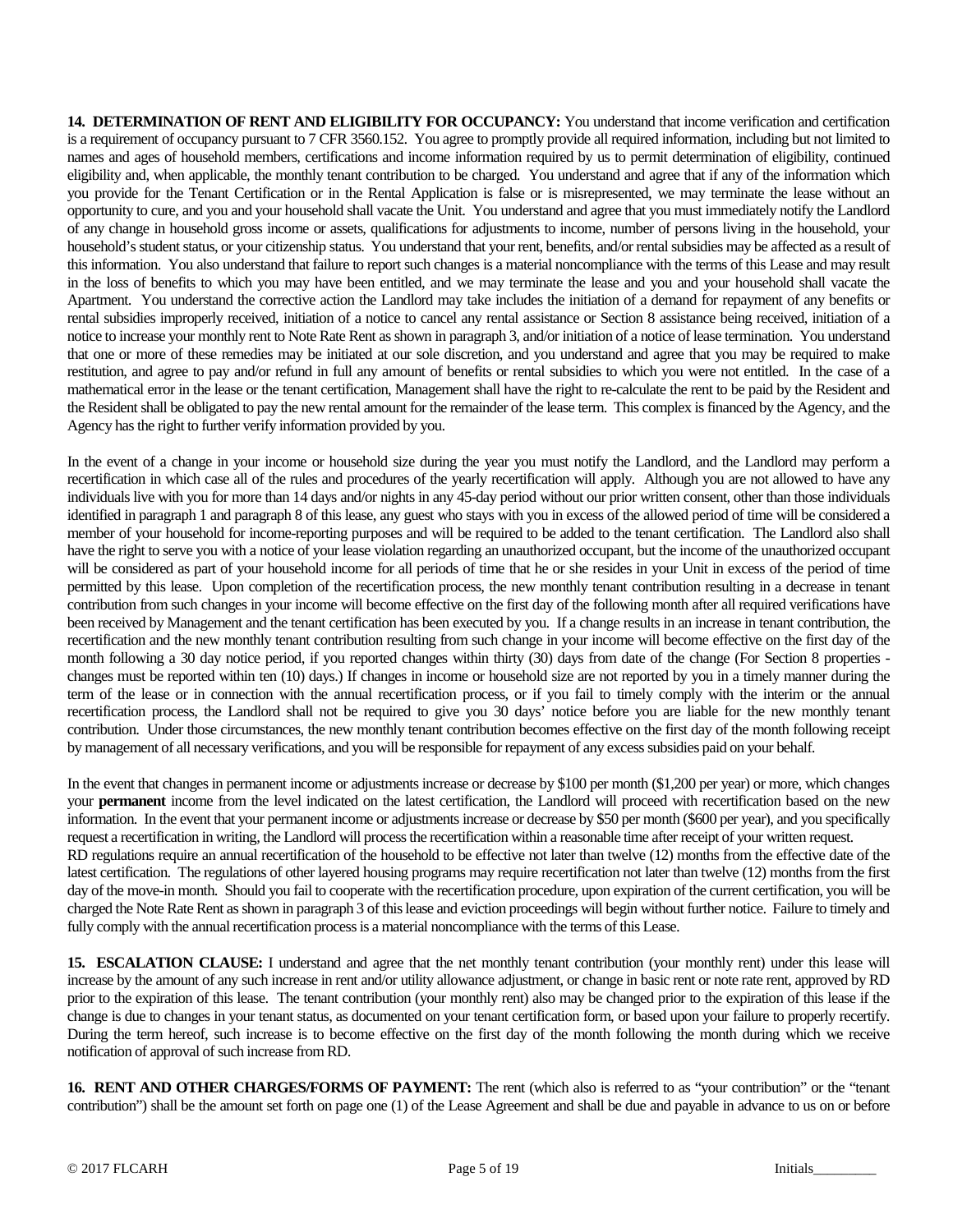the first (1st) day of each month for the entire term of the lease and all renewals thereof. **Unpaid rent is late on the second day of each month.**  Time is of the essence. Payments must be received by Management in person at the rental office on the community premises during posted business hours or through the mail slot in the office door available twenty-four (24) hours a day. If your payment is not received by Management on or before the date that your payment is due, you will be in default of your lease. In the event of default by Resident as to any term of this lease, including without limitation the failure to timely pay rent, the Landlord shall have the right to declare immediately due and payable the rent for the remainder of the lease term as described more particularly in paragraph 43 of this lease. Any acceptance of payment by us after the payment is due does not relieve you from this lease violation. We reserve the right to apply any payment first to any amounts due as we deem appropriate regardless of any endorsement, stipulation, or other statement on any check, money order, cashiers check, certified check, automatic bank draft or electronic funds transfer. The Landlord will accept the tenant contribution toward rent charges prior to the payment of other charges that you owe under this lease, but the Landlord may seek legal remedies to collect other charges accrued and owed by the Resident. Solely for purposes of notices as permitted under Florida law, all sums due Landlord (including, without limitation, rent and other charges as described in this paragraph, late charges as described in paragraph 17, returned check or money order charges as described in paragraph 18, and charges for damages to the Leased Premises for which you are responsible) shall be considered to be additional rent. Any and all housing assistance payments, subsidies, and similar payments (hereinafter "Subsidies") made to the Landlord by third parties, including without limitation the Agency and/or any other local, state or national governmental entities or agencies, do not constitute rent, as defined in this lease. Under no circumstances shall the acceptance of Subsidies by Landlord be deemed to be the acceptance of rent paid by or on behalf of Resident, and the tender of Subsidies by any third parties and the acceptance of Subsidies by Landlord shall not constitute a waiver of any of Landlord's rights and/or remedies against Resident in the event of default by Resident under this lease.

Rent sent by mail is not deemed paid until received. Prorated rent set forth in page one (1) of the Lease Agreement will be due at the time you sign the lease. Personal checks will not be accepted at move-in or for late payments. No partial rent payments are accepted. Residents / Co-Residents are jointly and severally liable for any amounts due, and each is individually liable for the entire amount due. Rent and other payments must be made by one check, money order, cashiers check, certified check, automatic bank draft or electronic funds transfer even if there is more than one resident. Third party checks are not accepted. Post- dated checks are not accepted. **RENT AND OTHER CHARGES MAY NOT BE PAID IN CASH. NO CASH PAYMENTS OF RENT OR OTHER CHARGES WILL BE ACCEPTED BY LANDLORD. LANDLORD SHALL NOT BE RESPONSIBLE FOR ANY RENT TENDERED BY RESIDENT BY PLACING CASH IN THE MAIL SLOT IN THE OFFICE DOOR.** 

**17. LATE RENT:** If any rent due is not paid on or before the tenth (10<sup>th</sup>) day of the month, you will pay a late charge of \$10.00 or 5% of your gross monthly rent contribution, whichever is greater. **The ten-day period described in this paragraph applies only to the accrual of the late charge and does not give you an additional period of time for the payment of rent before rent is deemed to be in default. Rent is due on the first day of each month and is in default if not paid on or before the due date. A late charge in the amount described above will be**  due for each monthly rent payment not made by you by the tenth (10<sup>th</sup>) day of the month. The timely payment of rent by you under this **Lease Agreement shall be a material consideration by Management in determining your eligibility for renewal of this lease. If you pay your monthly rent contribution after the due date stated in this lease on three (3) or more occasions in any twelve (12) month period, such payment history shall be a material consideration taken into account by Management in determining your eligibility for renewal of this lease.**

**18. RETURNED CHECK OR MONEY ORDER:** If your check or money order is returned for any reason (including, but not limited to, insufficient funds, errors on the check or money order, or a stop-payment order), you will pay a returned check fee or a returned money order fee of a minimum \$25.00 or 5% of the amount of the returned check or money order, whichever is greater, in addition to other penalties which may apply under the law. You must replace the returned check or money order with a cashier's check payable to the Apartment Community. We will not be obligated to redeposit a returned check or money order. A returned check or money order fee is due for any check or money order returned unpaid plus other penalties which may apply under the law. **After one returned check or money order, no personal checks or money orders will be accepted**. Any future rent and/or other payments shall be made by cashier's check.

**19. REMEDIES ARE CUMULATIVE:** Our rights and remedies under this lease are cumulative; the use of one or more shall not exclude or waive our right to other remedies.

# **20. MOVE IN AND MOVE OUT PROCEDURES:**

**a. Move In Procedure**: Prior to move in, the Landlord will provide you with a written statement of the rental Unit's condition. You also have the right to participate in an inspection of the Unit prior to the time that you take occupancy. You will accept the Apartment in "as is" condition unless you comply with the procedure set forth in paragraph 25 of this lease.

**b. Move Out Notice:** The date you intend to move out is to be specified in your notice of intent to vacate. Nothing contained herein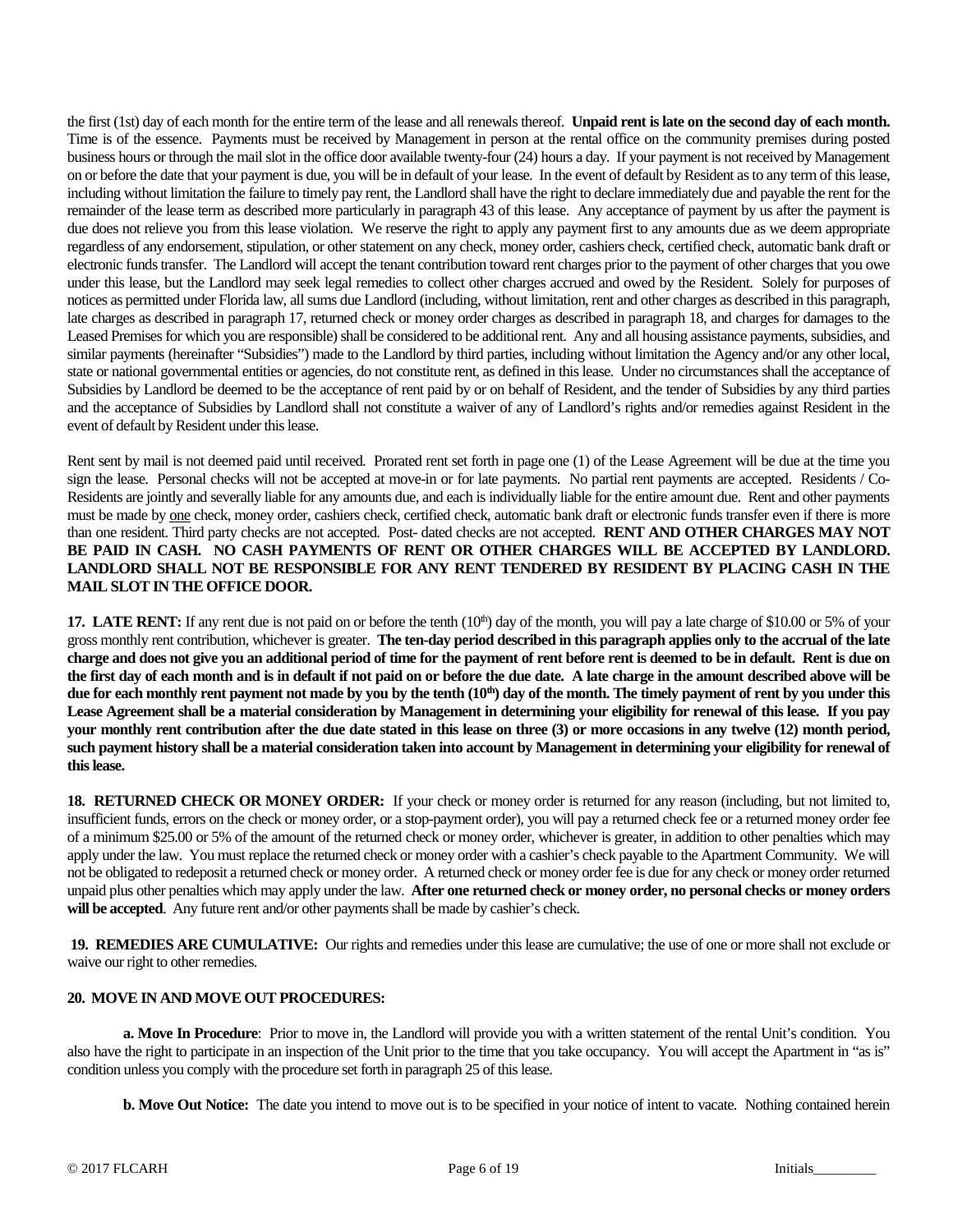relieves you of the obligation to pay rent to the end of the Lease Term or to the end of any extension or renewal period. The move-out notice does not terminate the lease. If you fail to give a proper move-out notice, or if you provide a move-out notice indicating you will move out prior to the expiration of the lease, you may be liable for accelerated rent under the terms of this lease. You must provide the Landlord with a thirty (30) day written notice of intent to move out. The last day of the notice period must be the last day of a month (ex: if written notice is received by the Landlord on June 10, it is effective July 31; if notice is received by the Landlord on May 31, it is effective on June 30). You are responsible for the full month's rent if you have not vacated the Apartment before the first day of the following month after the effective date of termination as stated in your termination notice. You also shall be liable for accelerated rent for the balance of the lease term, less any amount the Landlord may recover from re-renting the Leased Premises, if the Landlord exercises the right to declare rent for the remainder of the lease term immediately due and payable as described in paragraph 43 of this lease. Keys must be returned on or before the effective date of move out.

**c. Cleaning the Apartment:** You must completely clean the Apartment in accordance with the cleaning instructions for move out provided by us. We will charge you for all costs we incur cleaning the Apartment that, in our sole judgment, was not adequately cleaned by you. We will charge you for repairing or cleaning any portion of the Apartment that is soiled, damaged, or destroyed unless the condition is the result of normal wear and tear.

**d. Owner Inspection:** After you have removed your personal property and cleaned the Apartment, we will inspect the Apartment during normal business hours for proper cleaning and for any damage. You may accompany Management during this inspection. Following the move out inspection, we will provide you with a written statement of the rental Unit's condition. If you fail to perform the move out inspection with Management, you waive the right to dispute our written statement as to the results of the Unit inspection.

**21. RECOVERY OF POSSESSION OF APARTMENT AFTER DEATH OF LAST REMAINING TENANT:** When the last remaining Resident of the Apartment is deceased, personal property remains in the Apartment, rent is past due, at least sixty (60) days have elapsed following the date of death of the last remaining Resident, and the Landlord has not been notified in writing of the existence of a probate action, including the name and address of a personal representative, the Landlord may recover possession of the Apartment, and shall have the right to remove all personal property from the Apartment as described in paragraph 22 of this lease.

# **22. ABANDONED PERSONAL PROPERTY: BY SIGNING THIS RENTAL AGREEMENT, THE TENANT AGREES THAT UPON SURRENDER, ABANDONMENT, OR RECOVERY OF POSSESSION OF THE DWELLING UNIT DUE TO THE DEATH OF THE LAST REMAINING TENANT, AS PROVIDED BY CHAPTER 83, FLORIDA STATUTES, THE LANDLORD SHALL NOT BE LIABLE OR RESPONSIBLE FOR STORAGE OR DISPOSITION OF THE TENANT'S PERSONAL PROPERTY.**

Your tenancy still exists, and you are liable for rent, during the time that your personal possessions remain in the Apartment after your household has personally ceased occupancy with the intent to vacate, until such time personal possessions have been removed voluntarily or by legal means, subject to the provisions of state or local law and Florida Statutes, even if you have delivered your keys to the Apartment to Management.

**23. HOLDOVER:** A holdover occurs when, without our permission, you or any other person fail to move out by the date in your move-out notice or when you occupy the Apartment after expiration of the Lease Term. If you hold over beyond the end of the Lease Term, you may be liable to pay double rent pursuant to Florida Statute 83.58. Holdover rents are due on the 1st day of the month and will become delinquent on the 2nd day of the month. We may recover possession of the Unit pursuant to Florida law. If your Apartment is located in a tax credit property, or a property with another layered federal, state or local housing program, the rent for which you will be liable as a holdover Resident shall not, under any circumstances, exceed the maximum gross rent permitted by law, notwithstanding any of the foregoing provisions of this paragraph.

**24. REFUND OF SECURITY DEPOSIT:** In the event that you default under the terms of this lease, under any of the attachments to this lease, or under any addenda or amendments to this lease, the security deposit plus any accrued interest will be retained by us and will be applied by us toward all payments, obligations and other matters described in paragraph 12 of this lease, to the extent necessary to satisfy those payments and obligations and subject to the notice provisions required by law. Default events include, but are not limited to, failure on your part to follow the move-out notice procedures described herein.

The following language is quoted from Section 83.49(3), Florida Statutes:

"The landlord or the landlord's agent may disburse advance rents from the deposit account to the landlord's benefit when the advance rental period commences and without notice to the tenant. For all other deposits:

(a) Upon the vacating of the premises for termination of the lease, if the Landlord does not intend to impose a claim on the security deposit, the landlord shall have 15 days to return the security deposit together with interest if otherwise required, or the Landlord shall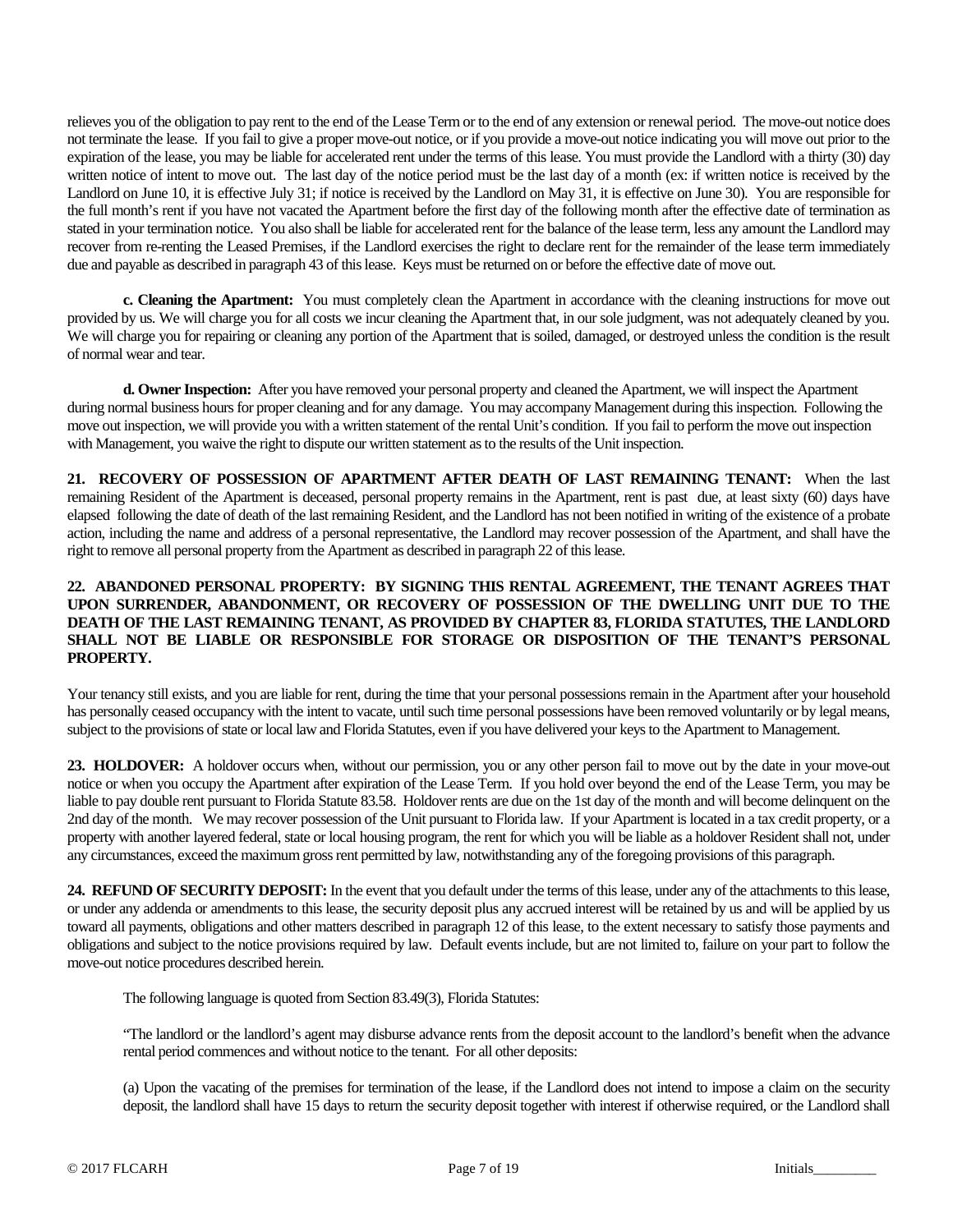have 30 days to give the tenant written notice by certified mail to the tenant's last known mailing address of his or her intention to impose a claim on the deposit and the reason for imposing the claim. The notice shall contain a statement in substantially the following form:

This is a notice of my intention to impose a claim for damages in the amount of \$\_\_\_\_\_\_\_\_\_\_\_\_\_\_\_ upon your security deposit, due to: . It is sent to you as required by Section 83.49(3), Florida Statutes. You are hereby notified that you must object in writing to this deduction from your security deposit within 15 days from the time you receive this notice or I will be authorized to deduct my claim from your security deposit. Your objection must be sent to Landlord's address.

If the Landlord fails to give the required notice within the 30-day period, he or she forfeits the right to impose a claim upon the security deposit and may not seek a setoff against the deposit but may file an action for damages after return of the deposit.

(b) Unless the tenant objects to the imposition of the Landlord's claim or the amount thereof within 15 days after receipt of the Landlord's notice of intention to impose a claim, the Landlord may then deduct the amount of his or her claim and shall remit the balance of the deposit to the tenant within 30 days after the date of the notice of intention to impose a claim for damages. The failure of the tenant to make a timely objection does not waive any rights of the tenant to seek damages in a separate action.

(c) If either party institutes an action in a court of competent jurisdiction to adjudicate the party's right to the security deposit, the prevailing party is entitled to receive his or her court costs plus a reasonable fee for his or her attorney. The court shall advance the cause on the calendar.

(d) Compliance with this section by an individual or business entity authorized to conduct business in this state, including Floridalicensed real estate brokers and sales associates, constitutes compliance with all other relevant Florida Statutes pertaining to security deposits held pursuant to a rental agreement or other Landlord-tenant relationship. Enforcement personnel shall look solely to this section to determine compliance. This section prevails over any conflicting provisions in chapter 475 and in other sections of the Florida Statutes, and shall operate to permit licensed real estate brokers to disburse security deposits and deposit money without having to comply with the notice and settlement procedures contained in s. 475.25(1)(d)."

**25. CONDITION OF THE APARTMENT AND ALTERATIONS:** You are accepting the Apartment in "as-is" condition. Within three (3) days of the time you take possession of the Apartment, you may provide us with a written list of any and all items not listed on the move-in checklist regarding the condition of the Apartment. At the time you take possession of the Apartment, it will constitute your acceptance that the Apartment and all equipment and fixtures are clean, sanitary, in good order and condition, and that there are no conditions which would materially affect the health or safety of household members. You agree to use reasonable care to keep the Apartment in good, clean, safe, and sanitary order and condition throughout the term of this lease, including without limitation keeping the Apartment free from the accumulation of clutter or debris that creates a fire hazard or other safety hazard, causes or contributes to an infestation of pests, creates a health hazard, or interferes with reasonable access throughout the Apartment. You will make no alterations or repairs, including but not limited to painting, wall or window covering, wallpaper, flooring, additional phone or TV outlets or antennas (including satellite TV dishes), or changing the locks on any of the doors to or in the Apartment, without our prior written consent. In the event that Landlord gives its written consent to the installation of an antenna or satellite dish, Resident must execute and comply with all provisions of the addendum regarding the installation of satellite dishes that is attached to and made a part of this lease. Any alterations or additions which may be approved by us shall be at your sole expense. Any additions, such as hardware, fixtures, and/or improvements placed in the Apartment by you will become our property and will remain in the Apartment at termination of your occupancy. If you make any alterations to the Apartment without our prior written consent, you will reimburse us for the full cost of restoring the Apartment to its original condition within ten (10) days of the delivery of demand from us for reimbursement. You are permitted to use small nails in painted walls for hanging pictures; however, ceilings and walls are not to be altered and/or damaged by screw type hooks, bolts, large nails, or any other similar items. We shall have the right to remove, without prior notice to you and without liability to you, anything which you install in or affix to the common areas of the Apartment Community or to any portion of the Leased Premises not under your exclusive control.

**26. SOLICITATION:** Door to door sales and/or soliciting is not permitted on the Apartment Community premises by you, members of your household, Guests, and/or Invitees or any other non-residents.Do not distribute, place, attach, affix, post, nail, tack, pin, hang, tape, or glue any signs, decals, placards, flyers or advertisement, including but not limited to messages of a business, political, or personal nature, on doors, on walls, from patios, balconies, or veranda, on lawns, or anywhere in the Apartment or in any common areas.

**27: REPAIRS:** We will make necessary repairs to any material defect or damage to the Apartment or the common areas of the Apartment Community within a reasonable time after receipt of your written request. Our compliance or response to an oral request does not waive the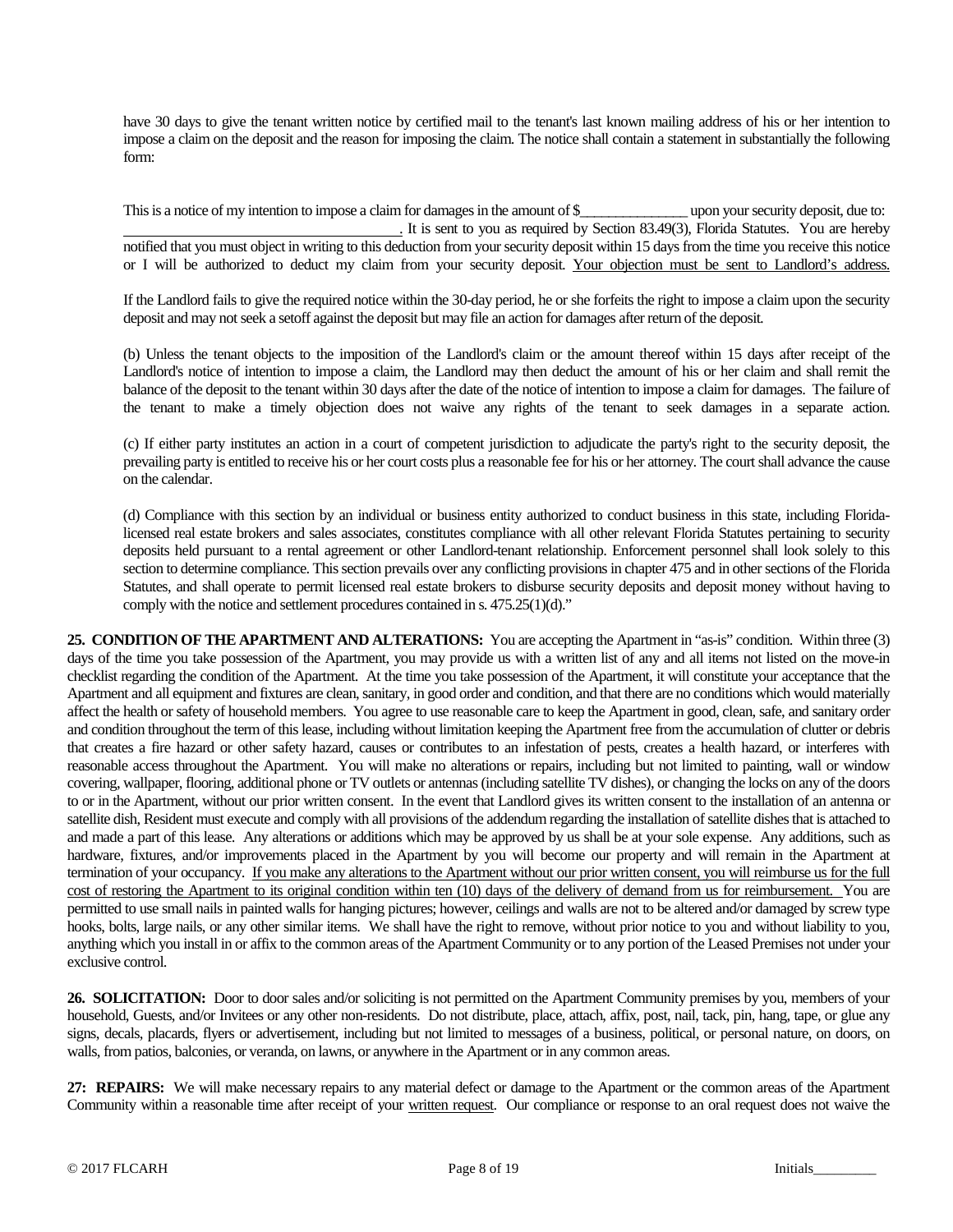requirement of a written notice. You may not make any repairs or deduct the cost of any repairs from the rent. **Maintenance requests must be in writing and delivered to Management at the rental office. In an emergency, the notice may be verbal, when there is a potential of immediate danger to any person or property, examples including but not limited to: electrical hazard, fire, smoke, criminal activity, running water, or flowing sewage.** All repairs, replacements, renovations, alterations and improvements to the Apartment shall be performed by Management or by one or more contractors hired by Management. Your obligation is to promptly report all items that require repair, replacement or similar work. You shall not perform (or arrange to be performed) any repairs or replacements in or about the Leased Premises and shall not make (or arrange to be made) any renovations, alterations, or improvements to the Apartment or within the Apartment Community without the prior written consent of Management, which consent shall lie within the exclusive discretion of Management. We have the right to take any and all necessary precautions to prevent damage to persons or property or to perform any required repairs, including but not limited to turning off equipment, cutting off utilities, removing property from the Apartment or vacating the Apartment.Your account will be charged, and payment in full will be due within ten (10) days from the date charges are posted to your account for necessary repairs, and/or replacements which are necessary due to negligence, accidental damage or intentional damage by you, Permitted Occupants, Guests, and/or Invitees, or your failure to report maintenance items that need repair or replacement. The following are examples of chargeable items to residents, including but not limited to: a) Damage from wastewater stoppages caused by foreign or improper objects in lines that exclusively serve the Apartment, and/or Apartment(s); b) Damage to doors, windows, or screens; c) Damage from windows or doors left open; and, d) Damage or injury to the Apartment (s) or Apartment Community Premises caused by Resident(s), Co-Residents, Permitted Occupants, and/or any Guest, Visitor or Invitee of your household. If any repairs must be made to the Apartment and are chargeable to your account as a result of intentional act, you will be deemed to be in material violation of this lease, and your tenancy will be subject to termination without your being given an opportunity to cure. Any repairs necessitated by intentional act will result in the immediate termination of your tenancy and you will be responsible for all repair costs. If any repairs must be made to the Apartment and are chargeable to your account as a result of negligent acts or omissions on your part or on the part of Permitted Occupants, Guests, and/or Invitees, or as a result of your failure to report maintenance items that need repair or replacement, you will be deemed to be in material violation of this lease, and your tenancy will be subject to termination without your being given an opportunity to cure, if any subsequent repairs to the Apartment are required and are chargeable to your account for any of the reasons described in this paragraph, even if you have paid in full for any prior damages to the Apartment.

#### **28. OBLIGATIONS OF RESIDENTS AND CO-RESIDENTS:** Your obligations include but are not limited to:

- A. Using your Apartment and the common areas in a manner that does not cause unreasonable wear or damage;
- B. Keeping your Apartment in a clean and sanitary condition and free from the accumulation of clutter or debris;<br>C. Removing trash and garbage securely tied in a plastic bag from your Apartment to the appropriate collectio
- Removing trash and garbage securely tied in a plastic bag from your Apartment to the appropriate collection point;
- D. Complying with the provisions of this lease, attachments, addenda and applicable laws and regulations;
- E. Insuring that your conduct and the actions of Permitted Occupants, Guests, or Invitees are in compliance with the lease, attachments, and addenda;
- F. Paying in full all charges for damages within ten (10) days after your account is charged;
- G. Immediately notifying the Landlord in writing of any needed maintenance or repair (except in an emergency when a verbal request should be made);
- H. Testing your smoke detector at least once a month and notifying us of any problems you may detect;
- I. Using the Apartment for private residential purposes;
- J. Following all Rules and Regulations for the housing complex;
- K. Refraining from wasting utilities;
- L. Changing the air conditioning and heating filter(s) monthly, or more often if required, if not changed by Management;
- M. Making certain that the Resident, all Co-Residents, all Permitted Occupants, all Guests, and all Invitees obey all laws, ordinances, governmental regulations (including without limitation all RD regulations and all regulations of other layered federal, state and local housing programs), lease provisions, and rules, regulations and policies of the Apartment Community while in the Apartment or on any part of the Apartment Community premises;
- N. Providing proper supervision of all Permitted Occupants, Guests and Invitees who are minors, including without limitation making certain that all minors play in designated areas of the Apartment Community only; and
- O. Refraining at all times from creating, causing, or contributing to, and making certain that all Co-Residents, Permitted Occupants, Guests and Invitees refrain at all times from creating, causing or contributing to, any public or private nuisance, any noise disturbance or any disturbance of any nature whatsoever that interferes with the peaceful and quiet enjoyment of the Apartment Community by other Residents and their Permitted Occupants, Guests and Invitees.

Failure by Resident, Co-Residents, Permitted Occupants, Guests and/or Invitees to comply with any or all of the obligations listed above while in the Apartment or on Apartment Community premises shall constitute a default under this lease and authorizes us to exercise our remedies as described in this lease and under Florida law.

**29. OBLIGATIONS OF OWNER:** Our obligations include maintaining the Apartment Community in reasonable repair and complying with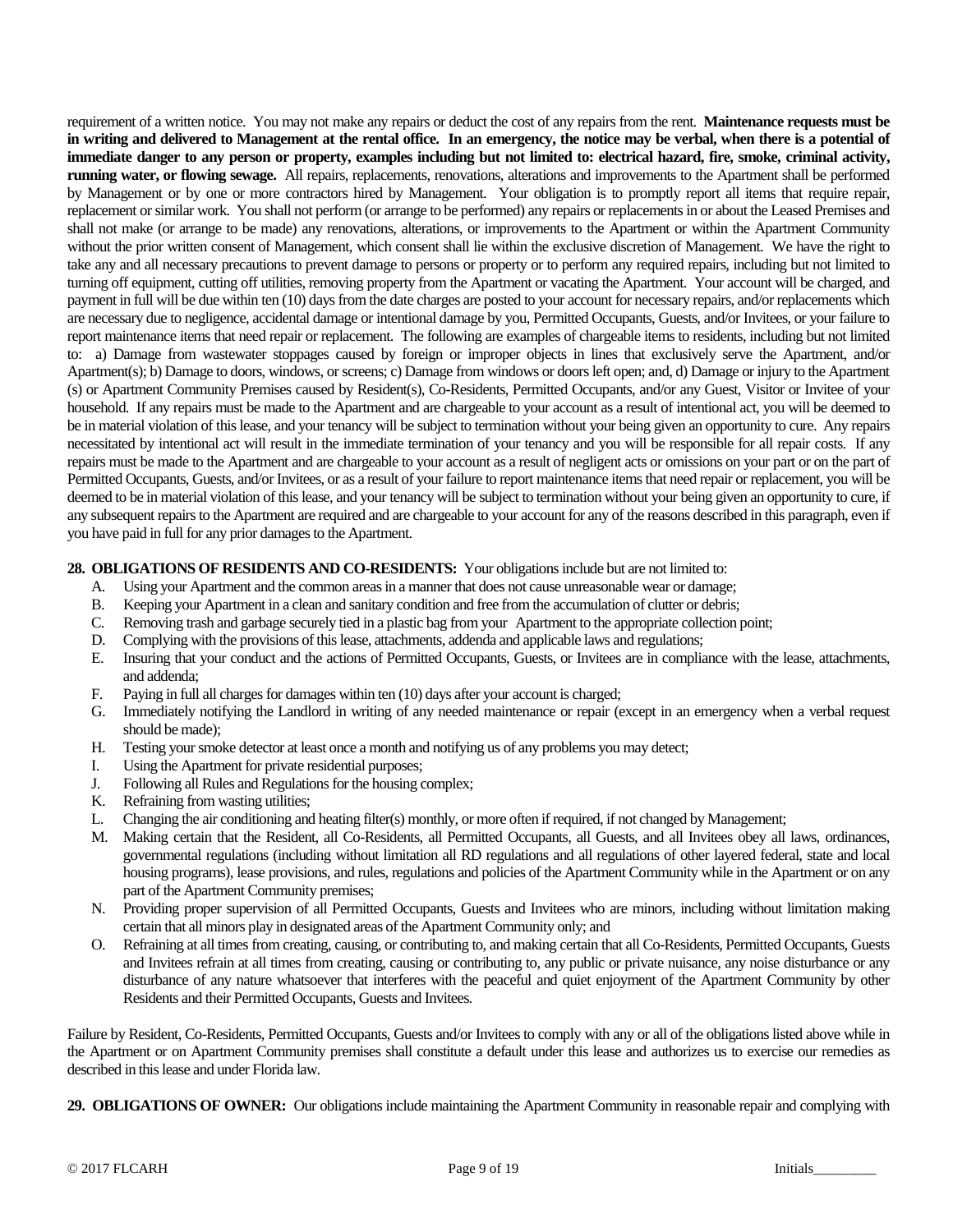applicable health, safety and building codes. This includes the obligation of maintaining the buildings and common areas in decent, safe and sanitary conditions in accordance with state law, housing codes, and RD regulations. If we fail to comply with this obligation, you shall be entitled to relief as provided under Florida law.

**30. RULES AND REGULATIONS, POLICIES:** The Rules and Regulations are attached and made a part of this lease. We reserve the right, from time to time, to make changes, deletions and/or additions in the Apartment Community Rules and Regulations. All changes will be in writing. Any changes will apply to all Residents and, unless otherwise indicated, all changes will be effective upon thirty (30) days written notice. You understand and agree that violation of one or more of the Rules and Regulations is a material violation of this lease and/or any future lease renewals. In addition to complying with the Rules and Regulations attached to this lease, you must observe all of the policies listed below and all other reasonable policies which may be established by the Landlord during the term of your lease:

(a) No awnings or other projections, including air conditioners, television or radio antennas, or wiring may be attached to or extended from the outside of any Apartment or building except by us or except as approved by us as provided in paragraph 25 of this lease.

(b) Locks may not be altered nor may new locks, knockers, or other door or window attachments be installed without our prior written consent.

(c) No noise, music, or other sounds, or conduct or attire (or lack of) is permitted at any time which may disturb or annoy other persons. Certain attire may be prohibited such as "t-back" swimsuits.

(d) No spikes, adhesives, screws, hooks, nails, or the like may be driven into or applied to the walls, ceilings, floors, doors, or other surfaces without our prior written consent except that small nails may be used for hanging wall decorations. You are responsible for the cost of repairing any holes.

(e) No water-filled furniture is permitted except waterbeds. Waterbeds are not permitted unless we are first protected as a loss payee on an insurance policy approved by us.

(f) Any draperies or other window covering must be white or lined in white so that only white may be seen from outside your Apartment.

(g) No signs or other objects which we deem to be unsightly may be displayed in your windows or elsewhere on the premises. Windows shall not be lined or covered with foil or other reflective coatings. Seasonal decorations shall be removed promptly after the end of the season.

(h) Water may not be wasted. Water hoses may be used only with automatic shut-off nozzles. Washing of vehicles may be restricted to designated areas and times. Outside water use may be prohibited.

(i) Patios, balconies, hallways, and entrances may not be used to store belongings. Only appropriate potted plants and outdoor furniture are permitted on patios and balconies.

Furniture and other household belongings may not be placed or located in any room in such a manner as to block or otherwise obstruct the ability to exit the room through any window or apartment access door in the event of a fire or other emergency.

(k) Residents shall not hire or otherwise engage the services of any members of the staff of the Apartment Community to perform any work or services for or on behalf of the Resident.

**31. PARKING, TOWING, AND VEHICLE MAINTENANCE**: Except for automobiles and pickup trucks as described below, no vehicles (including motorcycles, trucks, boats or boat trailers, campers, travel trailers and motor homes) may be parked on the Apartment Community premises without our prior written consent. The only trucks permitted are pick-up trucks with beds of no larger than 3/4 ton capacity and which have noncommercial license plates. All vehicles must be currently licensed, in good operating condition, and not unsightly. Except for vehicles owned by Guests or Invitees that may be parked temporarily at the Apartment Community while the Guest or Invitee is visiting, only vehicles registered to a Resident or a Co-Resident may be parked on the grounds of the Apartment Community. Trailers, pods and other storage units may not be placed or kept on the grounds of the Apartment Community at any time. Vehicles may be towed without notice at the owner's expense for reasons including but not limited to: abandoned vehicles, inoperable vehicles, leaking fluids, not parked within spaces provided for parking, vehicle parked in front of dumpsters or blocking other vehicles, parked on the grass, parked outside the boundaries of a single parking space or in entrances or exits, and/or any vehicle deemed by Management to be a health/safety hazard. We are not liable for any damage, towing or storage fees arising as a result of towing. You acknowledge that it is your responsibility to abide by the stated policies contained herein, and to advise Permitted Occupants, Guests and Invitees of the parking, towing, and vehicle maintenance policies, as you are responsible for their conduct and actions while they are on the Apartment Community premises. You agree to indemnify and hold us harmless for any claims by you, Permitted Occupants, Guests or Invitees for the towing of their vehicles for violation of these rules. We may impose additional parking regulations including but not limited to limiting the number of vehicles which you or your guests may park on the Apartment Community premises. No more than one vehicle is allowed for each licensed household member, with a maximum of two vehicles per household without our prior written consent. No vehicle maintenance, repairs, or similar activities may be performed on the Apartment Community premises. Parking spaces may be assigned to individual Units at the discretion of Management. Handicapped parking spaces are reserved for vehicles bearing a handicap decal or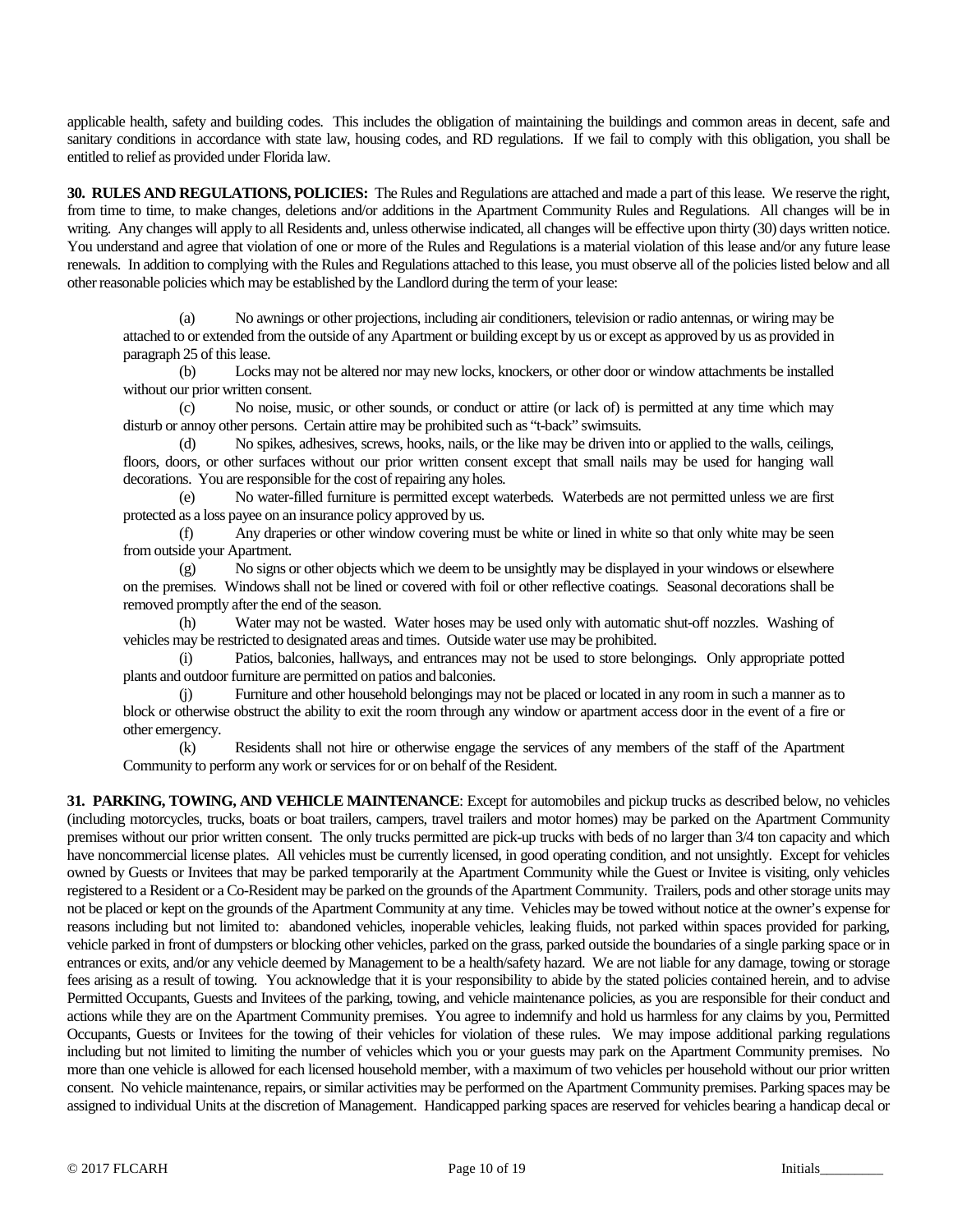permit.

**32. SAFETY AND SECURITY:** (WE DO NOT PROVIDE AND HAVE NO DUTY TO PROVIDE SECURITY SERVICES FOR YOUR PROTECTION OR THE PROTECTION OF YOUR PROPERTY, OR THE PROPERTY AND/OR SAFETY OF PERMITTED OCCUPANTS, GUESTS, OR INVITEES.)You must look solely to the public law enforcement for such protection. We will not be liable for failure to provide security services to protect persons or property of yours, Permitted Occupants, Guests, and/or Invitees from the criminal or wrongful acts of others. If, from time to time, we provide any security services, those services are only for the protection of our property and will

not constitute a waiver of, or in any manner modify, this disclaimer. You agree that you, any Permitted Occupants, Guests and/or Invitees will exercise reasonable care for their own safety and security and the safety and security of others at the Apartment Community.

By executing this lease, you acknowledge that we have made no representations or warranties, expressed or implied, that this Apartment Community has obtained or will obtain security services. You further acknowledge that entering into this agreement you have not relied upon in whole or in part, any representations or expressed or implied warranties by us regarding security measures that may now exist or may be taken in the future. Our employment of any security measures not required by law is subject to our sole discretion and will not be treated as actual or constructive knowledge of the existence of any unsafe conditions on the Leased Premises, nor will the employment of such measures create any duty on our part with respect to Residents, Co-Residents, Permitted Occupants, Guests, and/ or Invitees to provide or maintain security beyond that required by law.

**33. REQUEST TO RE-KEY:** If you make a written request to us, we will re-key the locks to an exterior door at your expense, during normal business hours and within a reasonable time after receipt of your written request.

**34. REPAIR OR REPLACEMENT OF DOOR LOCKS:** You shall promptly report to Management in writing any and all inoperable window and door locks in the Leased Premises. We will replace or repair any inoperable window or door locks during normal business hours and within a reasonable time after receipt of your **written request**. If any window or door lock must be repaired or replaced because of misuse or damage by you, by Permitted Occupants, Guests, or Invitees, you will pay for the cost of any repair or replacement. You agree not to install or have installed any door locks or additional locks on interior or exterior doors to the Apartment, and you further agree not to re-key any door locks on any interior or exterior doors in the Leased Premises.

**35. SMOKE DETECTORS/RANGE HOOD EXTINGUISHERS/FIRE EXTINGUISHERS:** You will be charged for the repair or replacement of any smoke detector, range hood extinguishers, and/or fire extinguisher damaged by you, Permitted Occupants, Guests and/or Invitees. You must not disconnect or intentionally damage a smoke detector or remove the battery without immediately replacing it with a working battery. You shall test or inspect the smoke detectors and fire extinguisher(s) on a regular basis and promptly report to Management in writing any malfunctions in such devices. In addition, you may be liable for loss and/or damages to us or others caused by any of the following: fire, smoke or water that relates to or results from a failure to report a malfunctioning smoke detector; removal of a smoke detector and/or batteries, and/or disabling a smoke detector in your Apartment; unnecessary discharge of a fire extinguisher; or removal or relocating range hood extinguishers. Any one or more of the violations stated above shall constitute a material violation of the lease.

**36. LIABILITY:** We will not be liable for any damage, loss, or injury to persons or property occurring within your Apartment or upon the Apartment Community premises, unless caused by our gross negligence. You are responsible for obtaining your own casualty and liability insurance. You hereby agree to indemnify and hold us harmless from all claims for personal injury or property damage to you or your Household Guests or Invitees arising out of or related to your occupancy of the Leased Premises. WE STRONGLY RECOMMEND THAT YOU SECURE INSURANCE TO PROTECT YOURSELF AND YOUR PROPERTY. Your successors, heirs, beneficiaries, and personal representatives are bound by the provisions of this lease. Any insurance carried by us to insure the Apartments is for our sole benefit and does not cover any personal property of Residents, Co-Residents, Guests, or Invitees.

**37. FIRE AND CASUALTY:** If your Apartment becomes uninhabitable because of fire or other casualty or unforeseen event, we may, at our option, terminate this lease or repair the Apartment within a reasonable time. If we elect to repair the Apartment and the damage is not due to negligence by you, Permitted Occupants, Guests and/or Invitees, either rent for the uninhabitable Unit will abate while the repairs are being performed or this lease will be terminated. The decision whether to abate rent or terminate this lease shall lie in the exclusive discretion of Management.

**38. RIGHT OF ENTRY BY OWNER:** Landlord's access to dwelling Unit: (1) By executing this lease, you consent to our entering your Apartment from time to time during reasonable hours in order to inspect the Leased Premises; make necessary or agreed repairs, decorations, alterations, or improvements; perform necessary maintenance; provide pest control; supply agreed services and/or exhibit the dwelling Unit to prospective or actual purchasers, mortgagees, Residents, workers, or contractors. (2) The landlord may enter the dwelling Unit at any time for the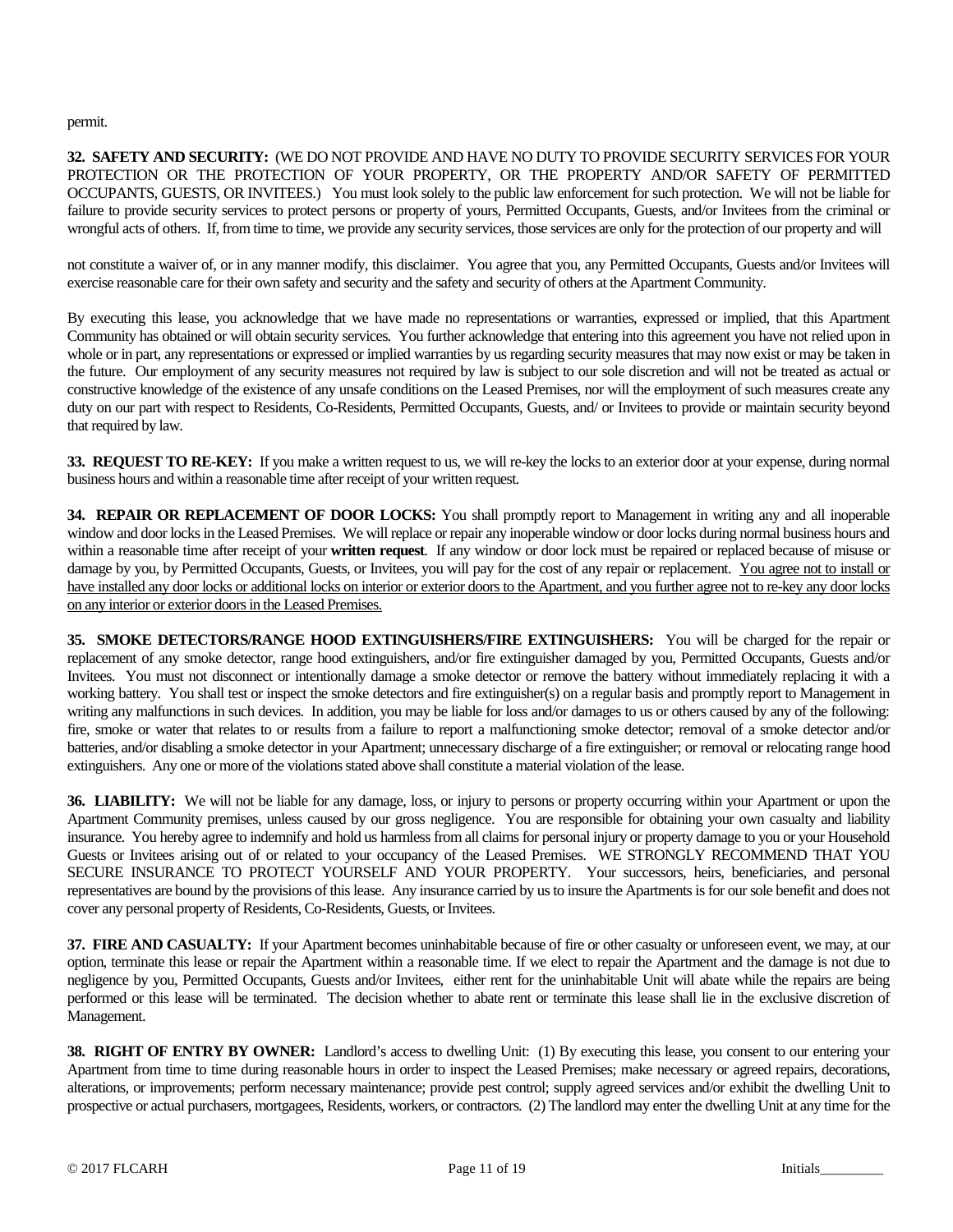protection or preservation of the Leased Premises. The Landlord may enter the dwelling Unit upon reasonable notice to the Resident and at a reasonable time for the purpose of repair of the Leased Premises. "Reasonable notice" for the purpose of repair is notice given at least twelve (12) hours prior to the entry, and reasonable time for the purpose of repair shall be between the hours of 7:30 a.m. and 8:00 p.m. The Landlord may enter the dwelling Unit when necessary under any of the following circumstances: (a) With the consent of the Resident; (b) In case of an emergency; (c) When the Resident unreasonably withholds consent; (d) If the Resident is absent from the Leased Premises for a period of time equal to one-half of the time for periodic rental payments (provided that if the rent is current and the Resident has notified the Landlord of an intended absence, then the Landlord may enter only with the consent of the Resident or for the protection or preservation of the Leased Premises); or (e) As otherwise permitted by Florida law.

**39. UTILITIES:** Unless utility charges are sub-metered, you shall make arrangements, before taking possession of your Apartment, to place the accounts for all utilities and services to the Apartment in your name. Each account for utilities and services shall be established in the name of at least one Resident identified in paragraph 1 of this lease, and no utility or service accounts for the Apartment shall be placed in the name of any person not named as a Resident in this lease. You are responsible for paying utility charges promptly when due. The failure on your part to timely pay any and all utility charges to the utility provider, or to the Landlord or a third party in the event that utility charges are sub-metered, shall constitute a material violation of your lease. Disconnected utilities present a health and safety hazard; therefore, disconnected water, sewer, electric, and/or gas utilities also constitute a material violation of your lease. You may not occupy your Apartment unless water, sewer, electric, and gas services are operational**.** No electric, gas, kerosene, or other type of space heaters may be used or stored in your Apartment. Upon knowledge by you that any utility service has been disconnected for non payment, you have 24 hours to provide written proof to us from the utility provider that the disconnected service has been restored, or Management will proceed with action to terminate the lease. Upon request from Management at any time during the term of this lease, you shall promptly fill out and return all forms and other documents as shall be required by Management or RD to enable Management to obtain complete information from all utility providers about the utility expenses incurred in connection with the Apartment. Management will use the utility expense information to calculate the utility allowance for the Apartment and for such other purposes as Management or RD shall determine from time to time. Any failure by Resident to comply with any such request by the deadline established by Management will constitute a material violation of the terms of this lease.

**40. PET POLICY:** Pets are allowed only in Apartment Communities designated for elderly, handicapped/disabled. For all other RD properties the policy is a "No Pet(s)" policy. In Management's sole discretion, small caged birds (maximum of 2) and fish in tanks no larger than 10 gallons may be permitted with prior approval of Management agent and subject to Management's pet policies. Any "pet**,**" "fish," or "birds" must be approved by Management agent. Examples of unallowable pets include, but are not limited to: rodents (or animals in the rodent family), wild animals, ferrets, weasels, reptiles, amphibians, insects, or spiders and any other breeds and animals not permitted by the insurance coverage for the Apartment Community or otherwise deemed by Management agent, in its reasonable discretion, to be undesirable.

**41. SERVICE OR COMPANION ANIMAL:** The Resident must provide Management with proof of a handicap or disability and verification from a physician or health care provider, on a form or forms provided by or acceptable to Management, stating that you have a special need for a service animal. Subject to any limitations imposed by law, Resident must provide Management with documentation that the service animal has received the training and/or certification to provide the service for which you request an accommodation. Additionally, all requests for a companion animal must be accompanied by verification from a physician or health care provider that you have a special medical need for a companion animal. Animals commonly trained asservice animals are dogs. Absolutely no rodents, reptiles, amphibians, insects, spiders, poultry, livestock, or farm animals will be permitted, and no such animals, insects or creatures shall be raised, bred, or kept in any Apartment or on any part of the Apartment Community. Residents will be limited to one service animal or companion animal per resident requiring a service animal or companion animal.

**42. CRIMINAL ACTIVITY:** If you are or if any member of your household is convicted of a crime involving violence, illegal drug activity, conduct of a sexual nature, theft, or conduct which poses a threat to the health, safety, or welfare of any other person, you will be deemed to be in material violation of the lease and your tenancy will be subject to immediate termination without an opportunity to cure. If Resident, any Co-Residents, or any Permitted Occupants of your Apartment, or if any Guest(s) or Invitee(s) engage(s) in criminal activity in or about the Leased Premises or anywhere within the Apartment Community, and said crime involves violence, illegal drug activity, conduct of a sexual nature, theft, or conduct which poses a threat to the health, safety, or welfare of any other person, such conduct shall constitute a default for which your lease may be immediately terminated.

**43. DEFAULT AND REMEDIES:** In the event you fail to make any rental payment herein provided within the time period required, and such default continues for a period of three (3) days (not including Saturday, Sunday or legal holidays) from and after the date of delivery to you of a written demand for payment of the rent due or possession of the Leased Premises, we may terminate the lease. You agree to immediately vacate the Leased Premises if the lease is terminated in this manner. In the event you materially fail to comply with the terms of this lease and such noncompliance is of a nature that you should be given an opportunity to cure the violation, we shall deliver to you a written demand to correct the specified noncompliance, including notice that if the noncompliance is not corrected within seven (7) days from the date of delivery of the notice,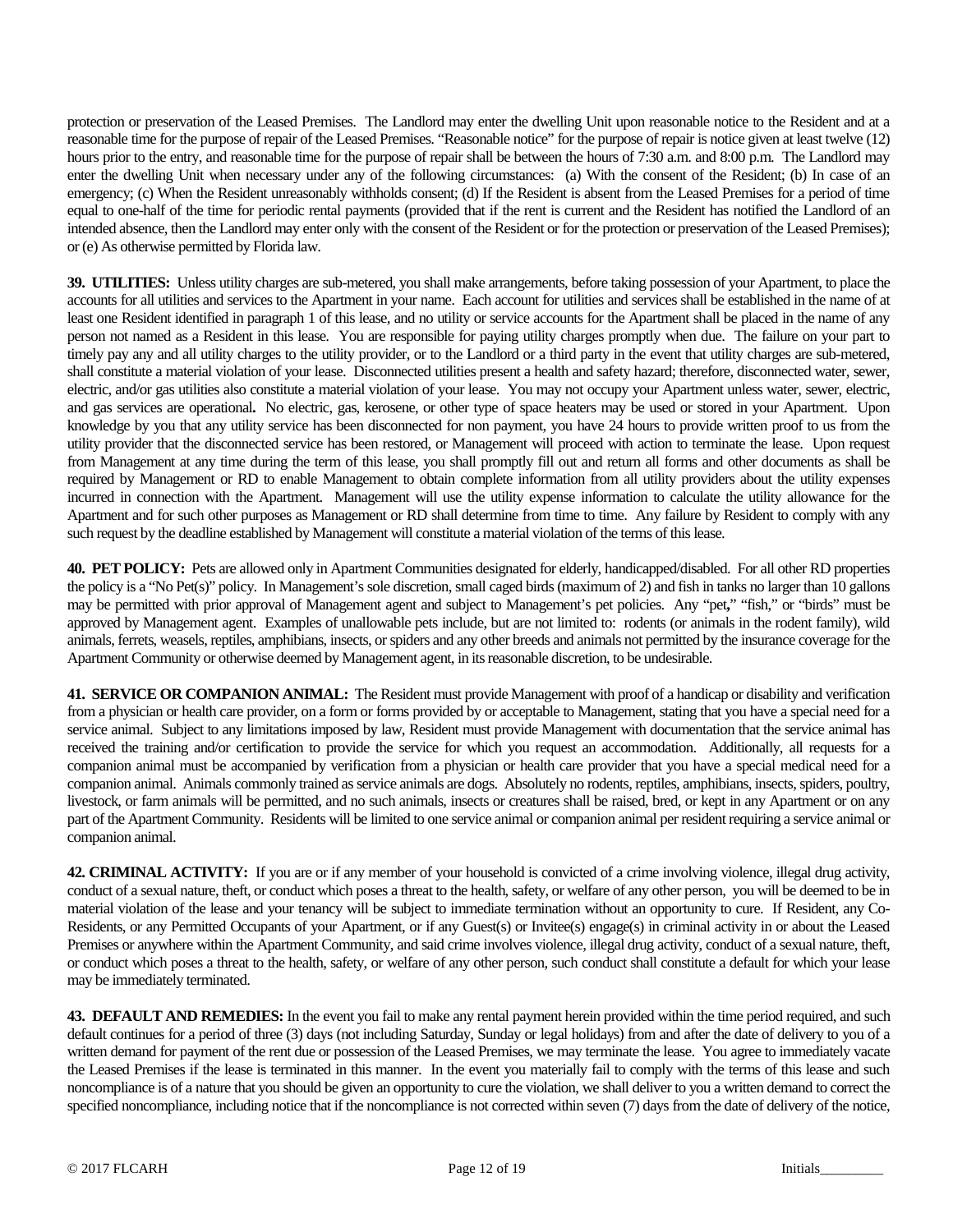we may terminate the lease by reason thereof. Examples of noncompliance for which you should be given an opportunity to cure include, but are not limited to, activities in contravention of the lease such as having or permitting unauthorized pets, guests or vehicles; parking in an unauthorized manner or permitting such parking; or failing to keep the Leased Premises clean and sanitary. If such noncompliance continues for a period of seven (7) days from and after the delivery to you of such demand, we may terminate this lease. You agree to immediately vacate the Leased Premises if the lease is terminated in that manner. If you correct the noncompliance as demanded by us, and the same or a similar noncompliance is repeated by you within twelve (12) months of the delivery to you of said demand for compliance, or if the noncompliance is of a nature that you should not be given an opportunity to cure it, we may terminate this lease effective upon delivery by us to you of a written notice specifying the noncompliance and our termination of this lease. In such event, you shall have seven (7) days from the delivery of such notice to vacate the Leased Premises. Examples of noncompliance which are of a nature that you should not be given an opportunity to cure include, but are not limited to, destruction, damage or misuse of the Apartment, the property of the complex, or the property of other residents by intentional act; a subsequent or continued unreasonable disturbance; any form of verbal or physical abuse or threats of violence directed toward any member of the Management staff, vendors, other residents of the Apartment Community, or RD staff; or any act or conduct which threatens or places in jeopardy the life, safety, health, and/or welfare of any other person. **THIS LEASE SHALL CONSTITUTE PRIOR WRITTEN NOTICE THAT THE CONDUCT DESCRIBED IN THE IMMEDIATELY-PRECEDING SENTENCE SHALL CONSTITUTE GROUNDS FOR THE IMMEDIATE TERMINATION OF YOUR TENANCY WITHOUT YOUR BEING GIVEN ANY OPPORTUNITY TO CURE.** Under no circumstances can our acceptance of your keys, or reentry, or any other action be considered as a termination of the lease or retaking for our own account. In the event of the termination of your tenancy prior to the expiration of the lease term as a result of default on your part, we have the right to declare immediately due and payable all rent described in this lease for the remainder of the lease term. If we exercise this right, you will be liable for accelerated rent for the balance of the lease term, less any rent we are able to recover from re-renting the Leased Premises. In addition to any of the foregoing, you and we have any other rights and remedies provided by Florida law and the applicable federal regulations, including without limitation all rights provided in Section 83.595, Florida Statutes, as said statute may be amended from time to time.

**44. NOTICES:** Any notices from us to you will be deemed delivered when we either personally hand the notice to you or anyone in your Apartment or leave the notice posted on your front exterior door in your absence. We also may, but will not be obligated to, mail a copy of the notice to you by first class mail and/or certified mail, return receipt requested to the Resident(s)' Apartment Community address. In the event that we send a copy of the notice by mail, the notice will be deemed delivered to you when the notice is hand-delivered to your Apartment or posted on your Leased Premises. Notices from you to us will be deemed delivered when either you hand deliver the notice to the Landlord at the Apartment Community rental office, or when a certified notice from you is received in the Apartment Community rental office.

# **45. MISCELLANEOUS PROVISIONS:**

**a) Waiver:** Our waiver of any default or breach of any term, condition, or covenant of this lease by you will not be deemed a waiver of any other breach by you of the same or any other term, condition, or covenant of this Lease Agreement.

**b) Assignment by Owner: Prepayment of loan:** 1) No increases in your contribution to rent will take place due to prepayment of the RD loan during the term of this lease. If any Federal subsidies paid to us on your behalf are suspended or canceled, or if acceleration or foreclosure proceedings are instituted, due to monetary or non-monetary default by the borrower**,** your payment to us (or our payment to you, when applicable), will not change over the amount which would have been required had the subsidy remained in place, or had the acceleration and/or foreclosure not occurred. The terms of this lease will remain in effect until the date that acceleration and/or foreclosure is resolved. 2) Your rights under this lease are subordinated to any present or future mortgagees on the Apartment Community premises. (We may assign our interest in this lease. If the community is sold to an Agency-approved buyer, the lease will be transferred to the new owner).

**c) Parties Bound:** This Lease Agreement will be binding upon and inure to the benefit of the parties to the Lease Agreement and their respective heirs, executors, administrators, legal representatives, successors, and assigns where permitted by this Lease Agreement.

**d) Florida Law to Apply:** This Lease Agreement has been prepared pursuant to and shall be construed in accordance with laws of the State of Florida.

**e) Legal Construction:** If any one (1) or more of the provisions in this Lease Agreement is, for any reason, held to be invalid or unenforceable, the invalidity, illegality, or unenforceability will not effect any other provision and this Lease Agreement will be construed as if the invalid, illegal, or unenforceable provision had never been contained in this Lease Agreement.

**f) Prior Agreements Superseded:** This agreement, including all attachments and addenda, constitutes the sole and only agreement between the parties to this lease, and supersedes any prior understanding or written or oral agreements between the parties respecting the subject matter of this lease.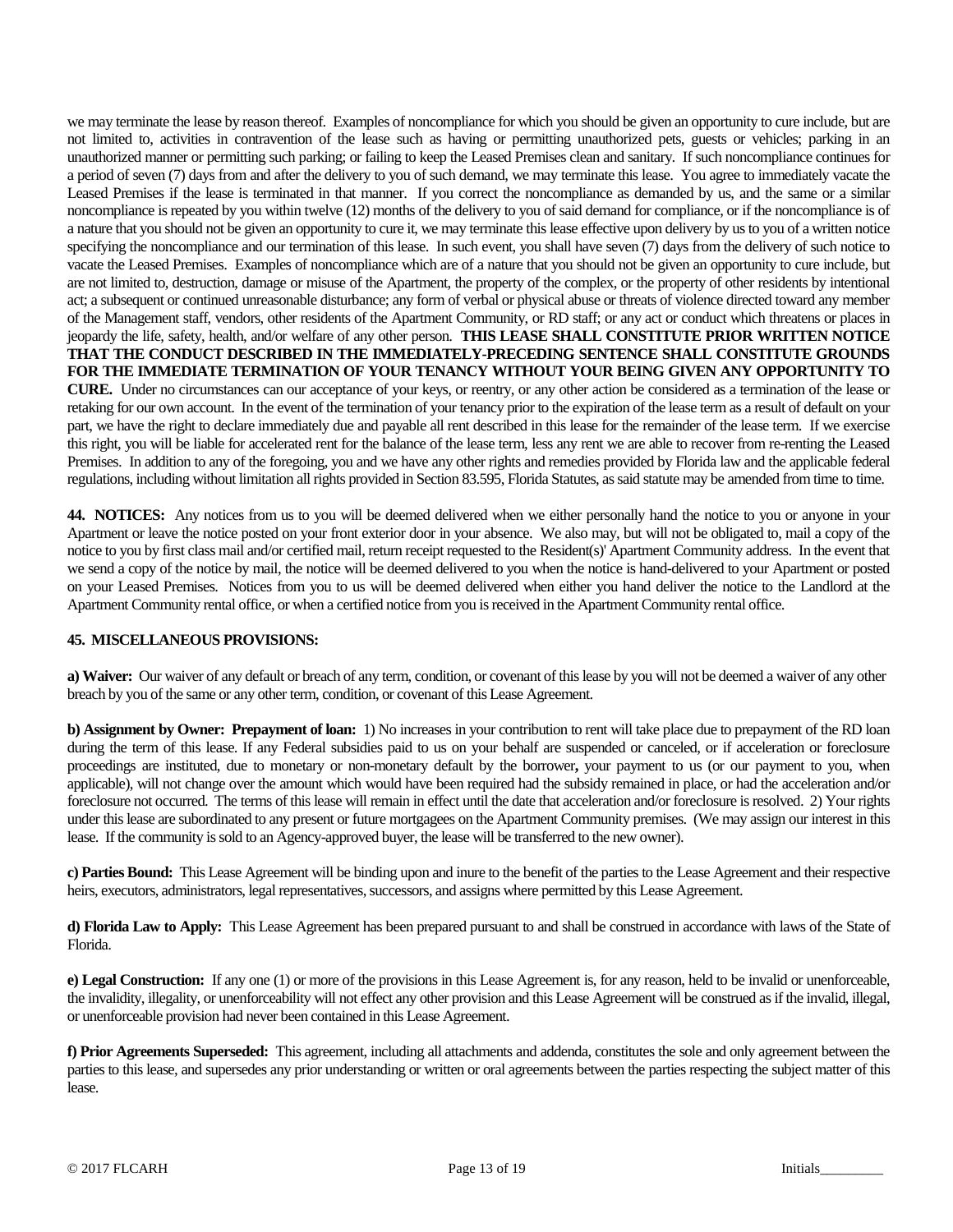**g) Amendment:** No amendment, modification, or alteration of the terms of this lease shall be binding unless same are in writing, dated subsequent to the date of lease, and executed by the parties to this lease and an agent of the Owner or the Owner's representative. **No leasing agent or manager employed by Owner shall have authority to make any oral or written statements, agreements, or representations that modify, add to or change the terms and conditions of this lease in any way that deviates from the normal and customary business practices of Landlord and Management in any way.**

**h) Rights and Remedies Cumulative:** The rights and remedies provided by this lease are cumulative and the use of any one right or remedy by either party shall not preclude or waive the party's right to use any or all other remedies. These rights and remedies are given in addition to any other rights the parties may have by law, statute, ordinance or otherwise**.**

i) **Multiple Residents:** If more than one person executes this lease as Resident, the obligations of all Residents (and Co-Residents) and each Resident and Co-Resident, are joint and several, and any act (including prohibited conduct) or notice of or to, or refund to, or the signature of, any one (1) or more of them, under or with respect to any of the terms of this lease will be fully binding on all of the persons executing this lease as Resident. All adult Permitted Occupants named in this lease also shall be jointly and severally liable with each Resident and Co-Resident regarding the obligations of Residents and Co-Residents under this lease. In the event of judicial eviction, each Resident is considered the agent of all other Residents and of all adult Permitted Occupants named in this lease for the purposes of any notices required by this lease or Florida law and for service of process. Security deposit refunds will be made by one check payable to head of household. Any security deposit refund check and any itemized statement of deductions will be mailed to the Resident only. In the event one (1) or more but not all the Residents move out of the Apartment, the remaining Resident shall notify us in writing. We reserve the right to require the remaining Resident(s) to re-qualify, to sign a new lease for the Apartment, and/or, if necessary, to transfer to an appropriately sized Unit based on household size.

**j) Court Orders:** In the event any court signs an order which has the effect of prohibiting a Resident or Permitted Occupant from occupying the Apartment or entering the Apartment Community or from being within a certain distance of any other Resident or Permitted Occupant in the Apartment, the Resident or Permitted Occupant so prohibited will have no right to enter the Apartment Community or the Apartment during the effect of the order, not withstanding anything contained in this lease to the contrary. Each Resident acknowledges and agrees that we have no obligation to provide any Resident so prohibited with a key or other access to the Apartment except upon court order, and we will not be liable to Resident for any conduct done in conformance with such court order**,** nor will we be liable for any injury or damage to person or property by any such prohibited person re-entering the Apartment Community or the Apartment whether or not we have received notice that the person is no longer entitled to occupancy rights. No such order shall have any effect on any Resident's liability for the payment of rent or other charges due under this lease.

**k) Unit Transfers:** Any transfer request by you must be made in writing at least thirty (30) days prior to the requested transfer date. Approval of any such transfer is within our sole discretion; provided, however, that approval of a requested transfer will not be granted if you are in material noncompliance with your lease at the time of the request, including, without limitation, if you have a repeated pattern of paying your rent beyond the grace period included in this lease. We may require you to fulfill certain conditions prior to the granting of a transfer, including but not limited to, requiring you to execute a new lease and/or requiring you to pay an additional security deposit amount to adjust to the amount required on the size Unit requested.

- 1) If you move to another Apartment on a tax credit property, your Resident file documentation procedure will be to move out of your present Apartment and move into the new Apartment; it will not be a transfer, and will therefore require following the income restrictions and the move-in policies and procedures.
- 2) If you have either requested or agreed to move into a smaller or larger size Unit than the occupancy guidelines contained herein, you agree to remain in this Apartment until the expiration of your initial Lease Term before being placed on the in-house waiting list for a transfer to another size Apartment. In such event, you still will be required to submit a written transfer request as provided above.
- 3) You will be responsible for leaving the Apartment being vacated in acceptable clean and undamaged condition.
- 4) Transfer (move out/move in for tax credit properties) to another Apartment will not be considered if your present Apartment is not being maintained in the condition required by this lease, if there are outstanding charges on your account, or if any other violations of your lease exist.

**l) Liability of Employees and Others:** No employee, representative, agent, management company or other representative is personally liable for any of our (Owner's) obligations under this agreement.

**m) Multiple Copies:** This lease may be executed in one (1) or more copies, each of which is enforceable as an original.

**n) Departing Resident:** A departing Resident relinquishes the right to receive a refund of his/her security deposit if other Residents and or Permitted Occupants remain in the Unit.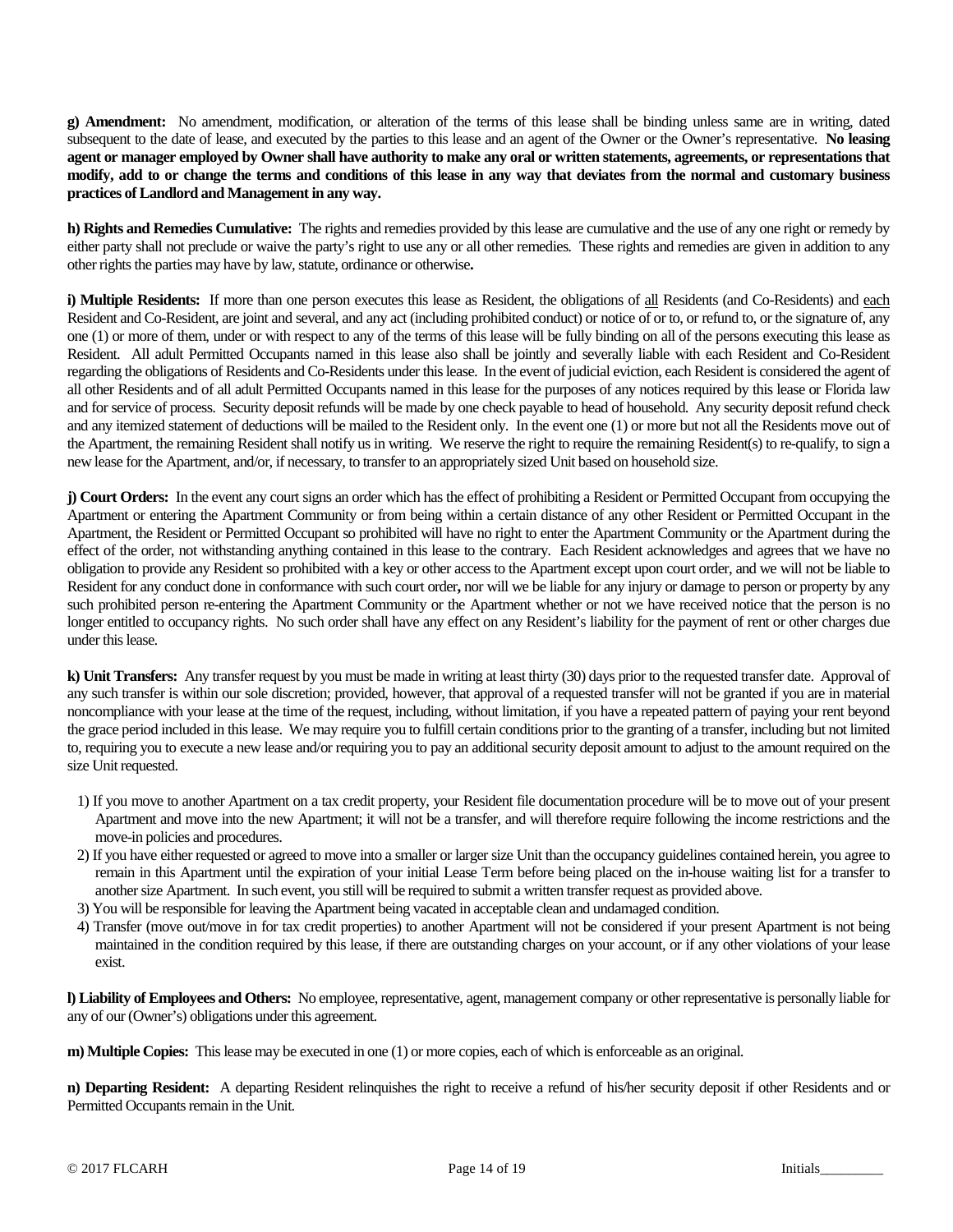**o) Minors as Rental Applicants:** All applicants for an Apartment must be of legal age to enter into a binding contract, or provide a certified copy of the court order removing the disabilities of non age to Management to prove that as a minor you will be legally bound by any and all documents requiring your signature, including the Residential Lease Agreement.

**p) Resident Selection Criteria: Requirements for all applicants (for move in and all renewals) include, but are not limited to: fully completed rental application; household size and composition within occupancy standards; proof of identity; good tenant history for a period of three (3) years immediately preceding date of application; acceptable credit rating, and Management must be able to access credit history through the appropriate reporting agencies; acceptable criminal background record results based on national records, and Management must be able to access criminal background records as provided by law enforcement and/or other reporting agencies; stable and sufficient income to support the household and the Apartment.**

**q) Requests for Reasonable Accommodations.** If you are handicapped or disabled, as those terms are defined under the applicable federal statutes or regulations, or under any applicable Florida statutes or regulations, and you request reasonable modifications or accommodations to your Apartment based upon your handicap or disability, you must submit all requests for such modifications or accommodations to Management in writing. In the event you are hearing impaired, please call the nationwide TDD number (711) or toll free 1-800-877-8973 for assistance.

**r) Time of Essence:** Time is of the essence in this lease.

**s) Resident Complaints:** All of Resident's complaints related to the Unit that is the subject of this lease shall be submitted in writing to Management at the address stated in paragraph 1 of this lease.

**t) Costs and Attorney's Fees**. In the event of any litigation arising out of or related to this lease, the prevailing party shall be entitled to recover all costs and reasonable attorney's fees incurred by the prevailing party in connection with all litigation proceedings, including appellate proceedings.

**46. RD REQUIRED PROVISIONS**: Your tenancy is subject to your compliance with the terms of all applicable assistance programs covering your Unit and/or the complex in which your Unit is located. RD regulations require that this lease contain the following provisions from the regulations.

#### **A. For all Communities:**

#### **(1) Illegal controlled substances.**

"It is understood that the use, or possession, manufacture, sale or distribution of an illegal controlled substance (as defined by local, state, or Federal law) while in or on any part of this Apartment Complex or cooperative is an illegal act. It is further understood that such action is a material lease violation. Such violations (hereafter called a 'drug violation') may be evidenced upon the admission to or conviction of the use, possession, manufacture, sale, or distribution of a controlled substance (as defined by local, state, or federal law) in any local, state or federal court. It is further understood that domestic violence will not be tolerated on Rural Housing properties, and that such action is a material lease violation. All perpetrators will be evicted, while the victim and other household occupants may remain in the unit in accordance with eligibility requirements.

 The Landlord may require any lessee or other adult member of the tenant household occupying the Unit (or other adult or non-adult person outside the tenant household who is using the Unit) who commits a drug violation or domestic violence to vacate the leased Unit permanently, within time frames set by the Landlord, and not thereafter to enter upon the Landlord's premises or the lessee's Unit without the Landlord's prior consent as a condition for continued occupancy by members of the tenant household. The Landlord may deny consent for entry unless the person agrees to not commit a drug violation or domestic violation in the future and is either actively participating in a counseling or recovery program, complying with court orders related to a drug violation or domestic violence, or has successfully completed a counseling or recovery program.

 The Landlord may require any lessee to show evidence that any non-adult member of the tenant household occupying the Unit, who committed a drug violation or domestic violence, agrees to not commit a drug violation or domestic violence in the future, and to show evidence that the person is either actively seeking or receiving assistance through a counseling or recovery program, complying with court orders related to a drug violation or domestic violence, or has successfully completed a counseling or a recovery program within time frames specified by the Landlord as a condition for continued occupancy in the Unit. Should a further drug violation or domestic violence be committed by any non-adult person occupying the Unit the landlord may require the person to be severed from tenancy as a condition for continued occupancy by the lessee.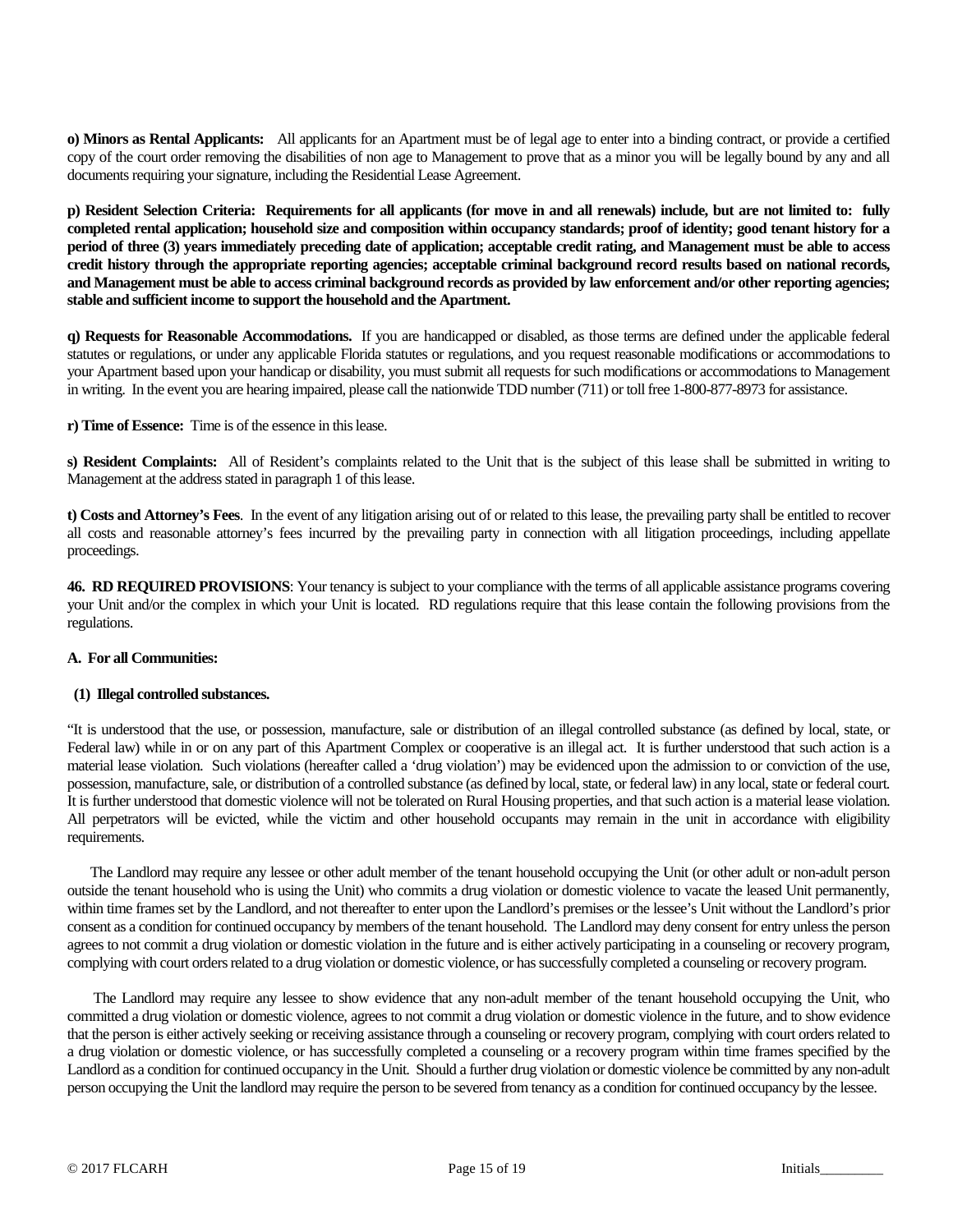If a person vacating the Unit, as a result of the above policies, is one of the lessees, the person shall be severed from the tenancy and the lease shall continue among any other remaining lessees and the Landlord. The Landlord may also, at the option of the Landlord, permit another adult member of the household to be a lessee.

 Should any of the above provisions governing a drug violation be found to violate any of the laws of the land, the remaining enforceable provisions shall remain in effect. The provisions set out above do not supplant any rights of tenants afforded by law."

### **(2) Handicapped Accessible Unit Ineligibility:**

For Units (Apartments) where we temporarily assign a non-handicapped household to occupy a handicapped-accessible Unit specially designed for handicapped households:

"I acknowledge that I am occupying a designated handicap Unit, and that a priority for such Units is given to those needing special physical design features. I acknowledge that I am permitted to occupy the Unit until Management issues a written notice that a priority applicant is on the waiting list and that I must move to another suitably sized vacant Unit in the project. Upon receiving this written notice, I agree to move at my own expense within 30 days to the suitably sized vacant Unit, if one is available. I further understand that my rental rate will change, when appropriate, to the rental rate for the Unit to which I move and this lease will be modified accordingly."

**47. SPECIAL LEASE CLAUSES:** The following lease clauses apply to the type of communities indicated below.

# **A. For RRH Communities:**

**(1) Income ineligible**: "I understand that I will no longer be eligible for occupancy in this project if my income exceeds the maximum allowable adjusted income as defined periodically by Rural Development, or its successor agency, for the State of Florida."

**(2) Changes in Income or Household:** "I agree I must immediately notify the Landlord when there is a change in my gross income or adjustments to income, or when there is a change in the number of persons living in the household. I understand my rent or benefits may be affected as a result of this information. I also understand that failure to report such changes may result in my losing benefits to which I may be entitled or may result in the Landlord taking corrective action if benefits were mistakenly received. I understand that the corrective action the Landlord may take includes the initiation of a demand for repayment of any benefits or rental subsidies improperly received, initiation of a notice to cancel any rental assistance or Section 8 assistance being received for the balance of my certification period, initiation of a notice to increase my monthly rent to Note Rate Rent per month, Note Rate Rent for Plan II projects or 125 percent of rent in Plan I projects, or initiation of a notice of termination. I understand that one or more of these remedies may be initiated at the option of the Landlord."

**(3) Extended absences:** "I understand that I must promptly notify the lessor of any extended absences and that if I do not personally reside in the Unit for a period exceeding 60 consecutive days, for reasons other than health or emergency, my net monthly tenant contribution shall be raised to \$ projects) for the period of my absence exceeding 60 days consecutive days. I also understand that should any rental assistance be suspended or reassigned to other eligible Residents, I am not assured that it will still be available to me upon my return. I also understand that if my absence continues, that as Landlord you may take the appropriate steps to terminate my tenancy."

**(4) Occupancy Benefits:** "I understand that should I receive occupancy benefits to which I am not entitled due to my/our failure to provide information or due to incorrect information provided by or on my behalf by others, or for any other household member, I may be required to make restitution and I agree to repay any amount of benefits to which I was not entitled."

**(5) Income Certification:** "I understand that income certification is a requirement of occupancy and I agree to promptly provide any certifications and income verifications required by the owner or cooperative board to permit determination of eligibility and, when applicable, the monthly tenant or member contribution to be charged."

**B. For RA Communities: Rental Assistance**: (1) "I understand and agree that as long as I receive rental assistance, my gross monthly contribution (as determined on the latest Form RD3560-8, which must be attached to this lease) for rent or occupancy charge and utilities will be monthly rent shown on page one (1). If I pay any or all utilities directly (not including telephone or cable TV), a utility allowance of the amount shown on page one (1), will be deducted from my gross monthly contribution and my resulting net monthly contribution will be the monthly rent shown on page one (1). If my net monthly contribution would be less than zero, the lessor will pay me [shown on first page as negative monthly rent]." **Monthly Contribution**: (2) "I also understand and agree that my monthly contribution under this lease or occupancy agreement may be raised or lowered, based on changes in the household income or adjustments to income, failure to submit information necessary to certify income,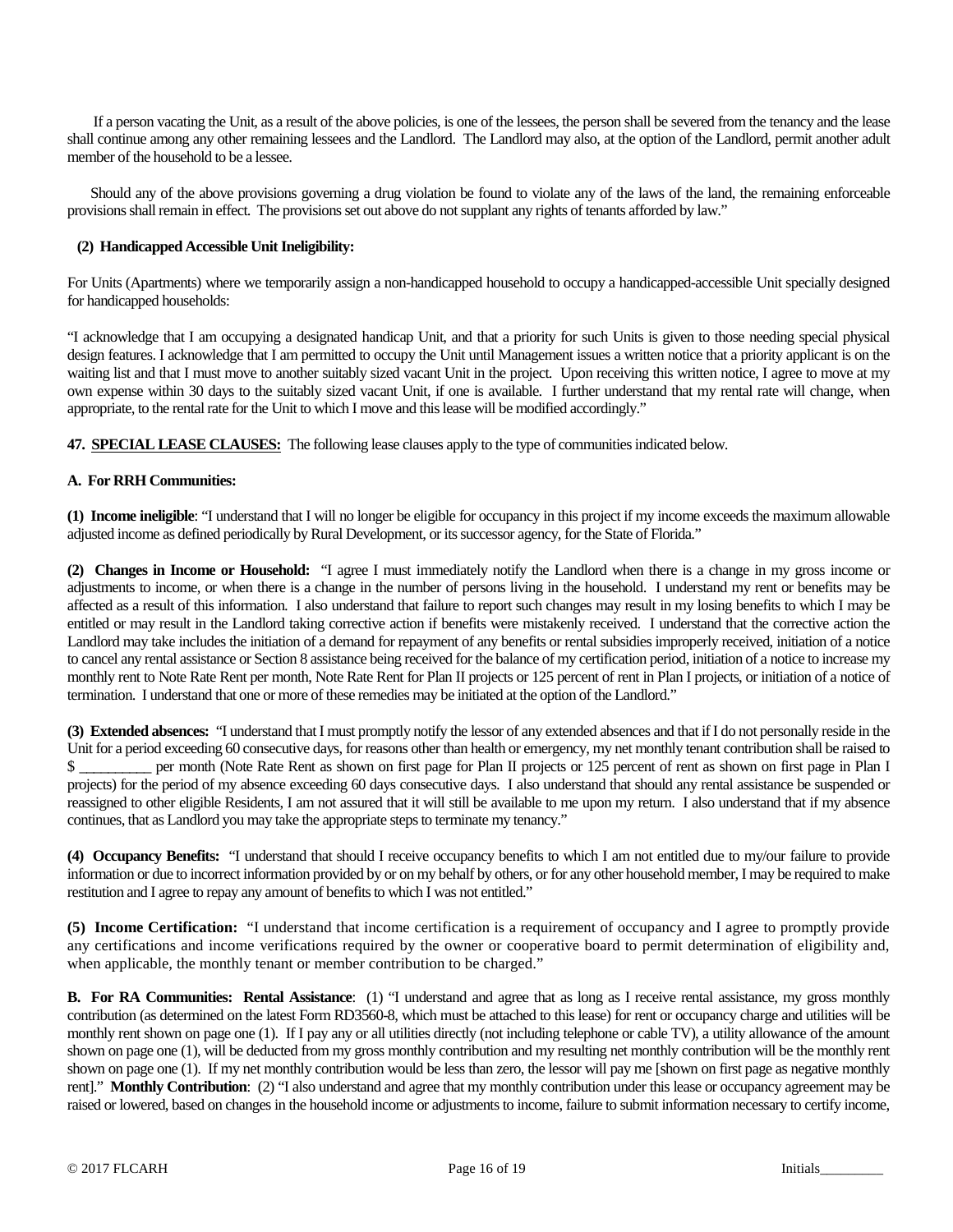changes in the number and age of persons living in the household, and on the escalation clause in this contract. Should I no longer receive rental assistance as a result of these changes, or the rental assistance agreement executed by the owner or cooperative and RD expires, I understand and agree that my monthly contribution may be adjusted to no less than Basic Rent rate shown on page one (1) (Basic) nor more than Note Rate Rent shown on page one (1) (Note Rate Rent) during the remaining term of this lease or occupancy agreement, except that based on the escalation clause in this contract these rates may be changed by a RD approved rent or occupancy charge change." (3) "I understand that every effort will be made to provide rental assistance so long as I remain eligible and the rental assistance agreement between the owner or cooperative and RD remains in effect. However, should this assistance be terminated, I may arrange to terminate this contract, giving proper notice as set forth elsewhere in this lease or occupancy agreement. The tenant contribution will not increase if rental assistance is terminated due to actions by the borrower."

**C. For Plan I Communities:** "I understand and agree that my rent rate of monthly rent on page one (1) (includes) (excludes) (1) my cost of utilities. I further understand and agree that should I be permitted to occupy when my income exceeds maximum limits, I shall pay 25 percent rental rate surcharge in addition to my rental rate."

**D. For Plan II Interest Credit Only Communities**: **Gross Monthly Contribution**: (1) "I understand and agree that my gross monthly contribution as determined on the latest Form RD3560-8, which must be attached to this contract, for rent or occupancy charge and utilities will be monthly rent shown on page one (1)." **Utilities**: (1) "If I pay any or all utilities directly (not including telephone or cable TV), a utility allowance shown on page one (1) will be deducted from my gross monthly contribution except that I will pay not less than the Basic Rent nor more than the Note Rate Rent or occupancy charge stated below. My net monthly tenant contribution will be as shown on page one (1). I understand that should I receive rental subsidy benefits (interest credit) to which I am not entitled for any reason other than incorrect determination of tenant income or household status by Management, I may be required to make restitution and I agree to pay any amount of benefit to which I was not entitled. I also understand and agree that my monthly tenant contribution under this lease or occupancy agreement may be raised or lowered based on changes in the household income, failure to submit information necessary to certify income, changes in the number and age of persons living in the household, and on the escalation clause in this contract. My contribution will not, however, be less than Basic Rent rate shown on page one (1) nor more than Note Rate Rent shown on page one (1) during the Lease Term of this contract, except that based on the escalation clause in this lease or occupancy agreement, these rental rates or occupancy charges may be changed by a RD approved rent or occupancy charge change."

**E**. **For LH Communities**: (1) "I understand the project is operated and maintained for the purpose of providing housing for domestic farm laborers and their immediate families. I do hereby certify that a substantial portion of my immediate family income is and will be derived from farm labor. I further understand that domestic farm labor means persons who receive a substantial portion of their income aslaborers on farms in the United States and either (1) are citizens of the United States, or (2) reside in the United States, Puerto Rico, or the Virgin Islands, after being legally admitted for permanent residence therein, and may include the immediate families of such person. Laborers on farms may include laborers engaged in handling agricultural commodities while in the unprocessed stage. It also includes labor for the production of aquatic organisms under a controlled or selected environment." (2) "I agree that if my household income ceases to be substantially from farm labor for reasons other than disability or retirement, I will vacate my dwelling after proper notification by the owner."

**48. GRIEVANCE PROCEDURE:** You may appeal or prosecute a grievance against us by following RD procedures available in the rental office. You may also use HUD appeal and grievance procedures. Any grievance shall be resolved in accordance with procedures consistent with RD regulations set forth in 7 CFR 3560.160.

**49. WATER INTRUSION AND MOLD NOTICE AND DISCLOSURE:** Water intrusion is any source of moisture. The following are possible sources of water intrusion: steam from the bath or shower, steam from cooking, humidifiers, constant running water, house plants (watering), plumbing, wet or damp clothing, and roof leaks. Water intrusion can be a precursor to mold. Mold is a microscopic organism that is found virtually everywhere indoors and outdoors. The presence of large quantities of molds can cause allergic symptoms similar to those caused by plant pollen. To prevent mold, water intrusion must be prevented and treated immediately. The Resident agrees that the Resident shall use his or her best efforts to prevent any conditions in the Leased Premises that could create an environment conducive to mold growth. You as the Resident agree that you are responsible to prevent water intrusion and mold in your Apartment resulting from your activities. In the event that mold growth conditions develop, you agree to remedy such conditions promptly. You further agree that you shall take the following preventative steps to reduce the potential for water intrusion and mold growth: (a) always use exhaust fans or open the bathroom window while showering or bathing; (b) utilize the range hood fan while cooking; (c) immediately report in writing to Management leaks of any kind inside or on any part of the Leased Premises; excessive moisture or standing water inside or on any part of the Leased Premises; a water leak, excessive moisture or standing water in any community common areas; or a malfunction in any part of the heating, air conditioning or ventilation system in the Leased Premises; (d) allow fresh air movement within the Apartment; (e) immediately report to Management in writing any discoloration of walls or musty odors that may occur or any mold growth in or on the Leased Premises; (f) monitor plants and surrounding spores and walls and move plants periodically; (g) promptly remove any visible moisture accumulation in or on the Leased Premises, including on the walls, windows, floors,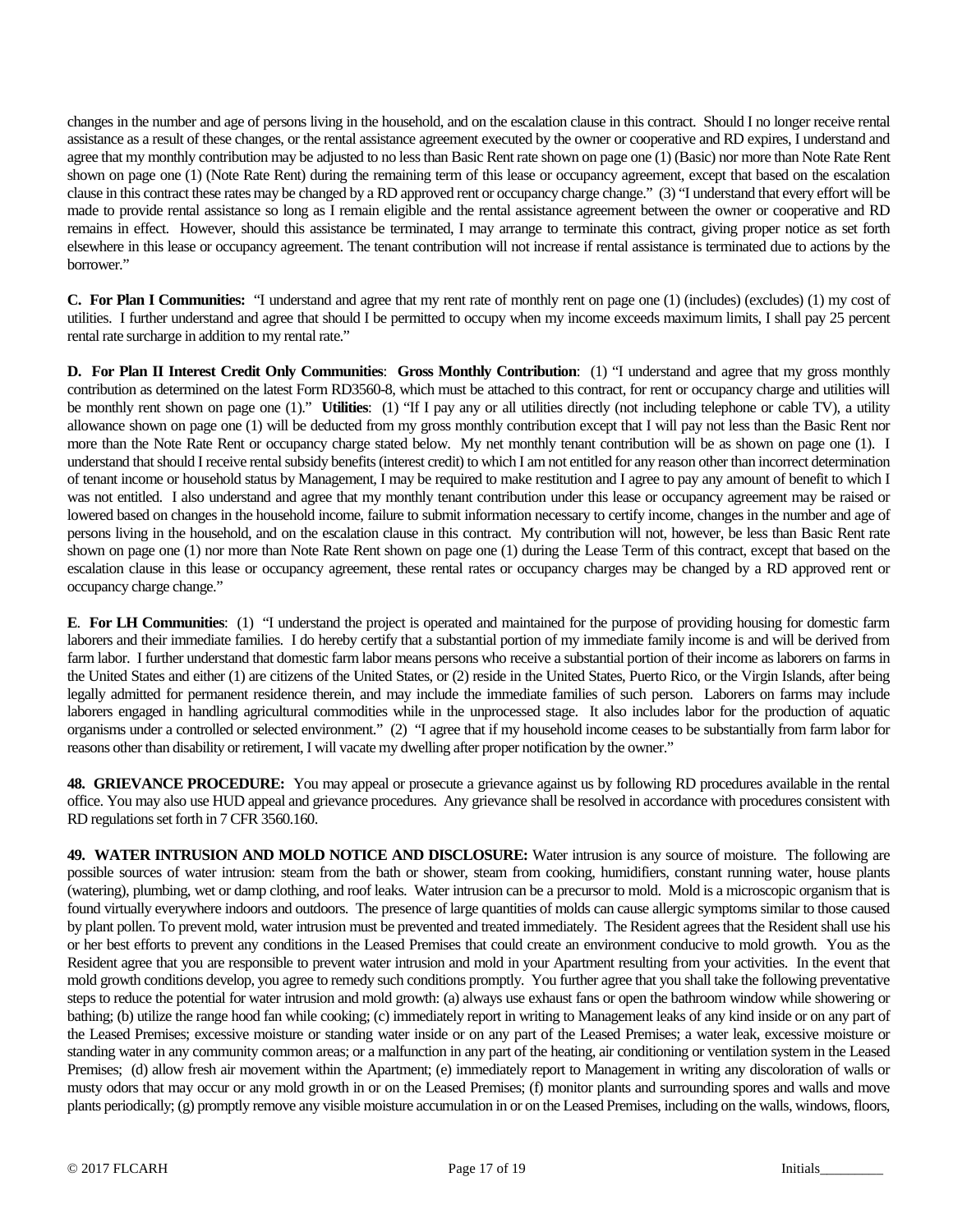ceilings, and bathroom fixtures; mop up spills and thoroughly dry affected area as soon as possible after occurrences; and keep climate and moisture in the Leased Premises at reasonable levels; (h) clean and dust the Leased Premises regularly; and keep the Leased Premises, particularly the kitchen and bathroom, clean.

The Resident acknowledges that he or she, as the occupant of the Leased Premises, is in a better position than Landlord or Management to observe conditions affecting the habitability of the Apartment. Resident agrees to notify Management immediately upon observing any condition affecting habitability of the Leased Premises. Resident shall be liable to Landlord for damages sustained to the Leased Premises as a result of the failure of Resident to comply with the terms of this paragraph of the lease. A violation of this paragraph of the lease shall be deemed to be a material non-compliance by the Resident under the terms of this lease and the Landlord and Management shall be entitled to exercise all rights and remedies in favor of Landlord based upon said violation. Additionally, the Resident, on his or her behalf and on behalf of Resident's dependents, Guests, Invitees, personal representatives, heirs, successors and assigns, hereby releases, waives, discharges and holds Landlord and Management harmless from any and all claims, demands, damages, liabilities, or expenses of any nature whatsoever arising out of or related to conditions within the Apartment about which Resident failed to notify Management and which affect the habitability of the Leased Premises.

**50. RADON GAS**: We are required by Florida Statutes 404.056(8) to give the following notification to you. "Radon is a naturally occurring radioactive gas that, when it has accumulated in a building in sufficient quantities, may present health risks to persons who are exposed to it over time. Levels of radon that exceed federal and state guidelines have been found in buildings in Florida. Additional information regarding radon and radon testing may be obtained from your local county public health unit."

**51. LEAD-BASED PAINT DISCLOSURE.** If the apartment building in which the Unit is located was built prior to 1978, Owner hereby gives the following disclosure to Resident. Throughout this disclosure, "Owner" shall be referred to as "Lessor" and "Resident" or "Tenant" shall be referred to as "Lessee."

"Housing built before 1978 may contain lead-based paint. Lead from paint, paint chips, and dust can pose health hazards if not managed properly. Lead exposure is extremely harmful to young children and pregnant women. Before renting pre-1978 housing, Lessors must disclose the presence of lead-based paint and/or lead-based paint hazardsin the dwelling. Lessees must also receive a federally approved pamphlet on lead poisoning prevention." Throughout the rest of this disclosure, lead-based paint will be referred to as "LBP" and lead-based paint hazards will be referred to as "LBPH."

a. LBP/LBPH IN HOUSING: Lessor has no knowledge of LBP/LBPH in the housing and no available LBP/LBPH records or reports, except as indicated: \_\_\_\_\_\_\_\_\_\_\_\_\_\_\_\_\_\_\_\_\_\_\_\_\_\_\_\_\_\_\_\_\_\_\_\_\_\_\_\_\_\_\_\_\_\_\_\_\_\_\_\_\_\_\_\_\_\_\_\_\_\_\_\_\_\_\_\_\_\_\_\_\_\_\_\_\_\_\_\_\_\_\_\_\_\_\_\_\_\_\_\_\_\_\_\_\_\_\_\_\_\_\_\_\_\_\_\_\_\_\_\_\_\_

\_\_\_\_\_\_\_\_\_\_\_\_\_\_\_\_\_\_\_\_\_\_\_\_\_\_\_\_\_\_\_\_\_\_\_\_\_\_\_\_\_\_\_\_\_\_\_\_\_\_\_\_\_\_\_\_\_\_\_\_\_\_\_\_\_\_\_\_\_\_\_\_\_\_\_\_\_\_\_\_\_\_\_\_\_\_\_\_\_\_\_\_\_\_\_\_\_\_\_\_\_\_\_\_\_\_\_\_\_\_\_\_\_\_

b. CERTIFICATION OF ACCURACY: Lessee has received the pamphlet entitled "Protect Your Family From Lead in Your Home" and all of the information specified in subparagraph a above. Lessor and Lessee have reviewed the information above and each one certifies, to the best of his or her knowledge, that the information he or she has provided is true and accurate.

| ٧<br>۰,<br>v<br>. |
|-------------------|
|-------------------|

\_\_\_\_\_\_\_\_\_\_\_\_\_\_\_\_\_\_\_\_\_\_\_\_\_\_\_\_\_\_\_\_\_\_\_ \_\_\_\_\_\_\_\_\_\_\_\_\_\_\_\_\_\_\_\_\_\_\_\_\_\_\_\_\_\_\_\_\_\_\_\_\_\_\_\_\_\_\_\_\_\_\_\_\_\_\_\_\_\_\_ Lessee (Tenant/Resident)

 $\Box$ 

Date Lessor (Landlord/Owner/Manager)

**52. CREDIT REPORTS**: Resident expressly authorizes Landlord, Management, or Landlord's agent (including a collection agency) to obtain Resident's consumer credit report, which Landlord, Management, or Landlord's agent may use if attempting to collect past due rent payments, late fees, or other charges from Resident, both during the term of the lease and after the termination or expiration of the lease.

This is a lease for a residential Apartment between Residents, Co-Residents and Owner. It incorporates all documents completed by Residents in connection with this lease, and any policies or rules and regulations of the community. Residents' rental rate and/or right to continued occupancy are affected by the information provided and its accuracy.

# **NON-DISCRIMINATION STATEMENT**

In accordance with Federal civil rights law and U.S. Department of Agriculture (USDA) civil rights regulations and policies, the USDA, its Agencies, offices, and employees, and institutions participating in or administering USDA programs are prohibited from discriminating based on race, color, national origin, religion, sex, gender identity (including gender expression), sexual orientation,